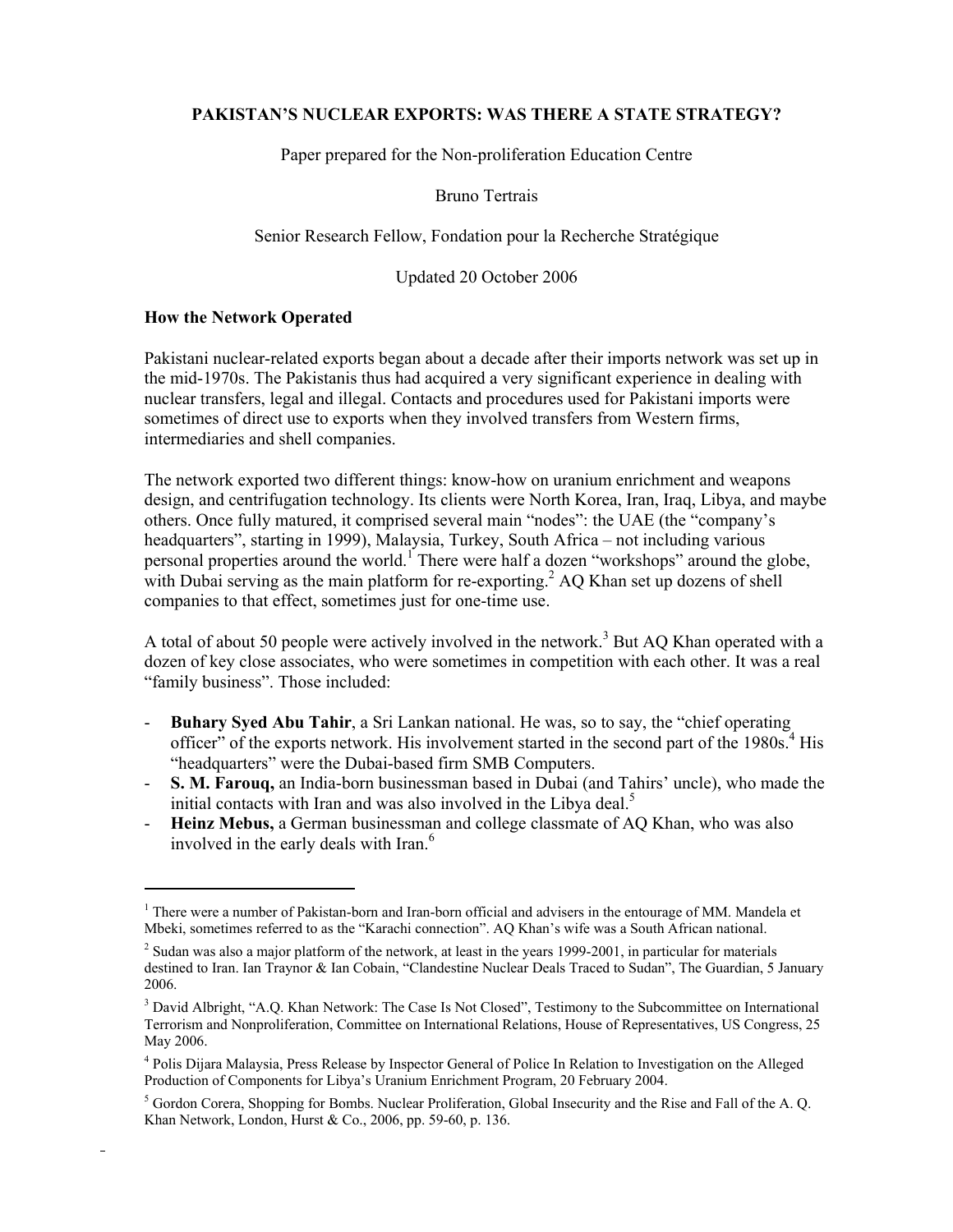- **Peter Griffin**, a British national who designed the Libyan "Machine Shop 1001". He imported machines from Spain and other European countries for that project.<sup>7</sup>
- **Paul Griffin**, his son, who operated Gulf Technical Industries, one of the main Dubai-based front companies.<sup>8</sup>
- **Urs Tinner**, a Swiss national and long-time associate of AQ Khan, who oversaw the production of centrifuges parts in Malaysia as a "consultant" until 2003.
- **Friedrich Tinner** (Urs's father, president of the Swiss firm CETEC) and **Marco Tinner**  (Urs's brother, president of the Swiss firm Traco), who were involved in both the Iran and Libya enterprises. Their role was essentially to buy components from Europe.
- Gotthard Lerch, another long-time associate, a German national who has been described as Tahir's main contractor. Involved in both the Iran and Libya cases, he was in particular in charge of the South African "node".<sup>9</sup>
- **Gerhard Wisser**, a German mechanical engineer, and an old acquaintance of Lerch, who involved him in the Libya operation. Wisser in turned involved **Daniel Geiges** (a Swiss mechanical engineer who worked in his company, Krisch Engineering) and **Johan Meyer** (a South African engineer). $10$
- **Mohammed Farooq**, a KRL official in charge of procurement and sales abroad.<sup>11</sup>

The main companies reportedly involved in centrifuges exports were Khan Research Laboratories (Pakistan): ring magnets, aluminium and maraging steel, flow-forming and balancing equipment, vacuum pumps, non-corrosive pipes and valves, end-caps and baffles, power supply; Scomi Precision Engineering (Malaysia): aluminium and maraging steel, end-caps and baffles; SMB Computers (UAE): non-corrosive pipes and valves, end-caps and baffles, power supply; ETI Elektroteknik (Turkey): aluminium and maraging steel, power supply; and Trade Fin (South Africa): flow-forming and balancing equipment, vacuum pumps, non-corrosive pipes and valves.12 Other companies involved included Bikar Mettale Asia (Singapore), Hanbando Balance Inc. (South Korea), Krisch Engineering (South Africa), CETEC (Switzerland), Traco (Switzerland), and EKA (Turkey).<sup>13</sup> Equipments for Libya were imported by the Tinner family from Spain (vacuum pumps, flow-forming machines), Italy (special furnaces), France, the United Kingdom and Taiwan (machine-tools), as well as Japan (a 3-D measuring tool). $<sup>14</sup>$ </sup>

 $13$  Ibid.

 <sup>6</sup>  $6$  Corera, op. cit., p. 65.

<sup>7</sup> Polis Dijara Malaysia, op. cit.

<sup>&</sup>lt;sup>8</sup> Some sources also claim the involvement of Noman Shah, former son-in-law of AQ Khan.

<sup>&</sup>lt;sup>9</sup> Details on the South Africa operation are contained in High Court of Transvaal, The State vs. 1. Daniel Geiges 2. Gerhard Wisser (undated document, 2006). The operation has been referred to as "Project A.F." (for "Arab Fuckers" [sic]); documents discovered in the investigation are reported to have involved Iran, Pakistan, India, and South Africa's own program. See Steve Coll, "Atomic Emporium", The New-Yorker, 7 & 14 August 2006, p. 57.

<sup>10</sup> Juergen Dahlkamp, Georg Mascolo & Holger Stark, "Network of Death on Trial", Der Spiegel, 13 March 2006.

<sup>&</sup>lt;sup>11</sup> Simon Henderson, "Nuclear Spinning: The Iran-Pakistan Link", National Review Online, 11 December 2003; John Lancaster & Kamran Khan, « Pakistanis Say Nuclear Scientists Aided Iran », The Washington Post, 24 January 2004. Other officials arrested in December 2003 and January 2004 included Yassin Chauhan, Nazir Ahmed, and Islam ul-Haq all KRL officials.

<sup>&</sup>lt;sup>12</sup> Special Report: The AQ Khan Network: Crime... And Punishment?, WMD Insights, Issue 3, March 2006.

<sup>&</sup>lt;sup>14</sup> David Albright and Corey Hinderstein, Uncovering the Nuclear Black Market: Working Toward Closing Gaps in the International Nonproliferation Regime, Institute for Science and International Security, 2 July 2004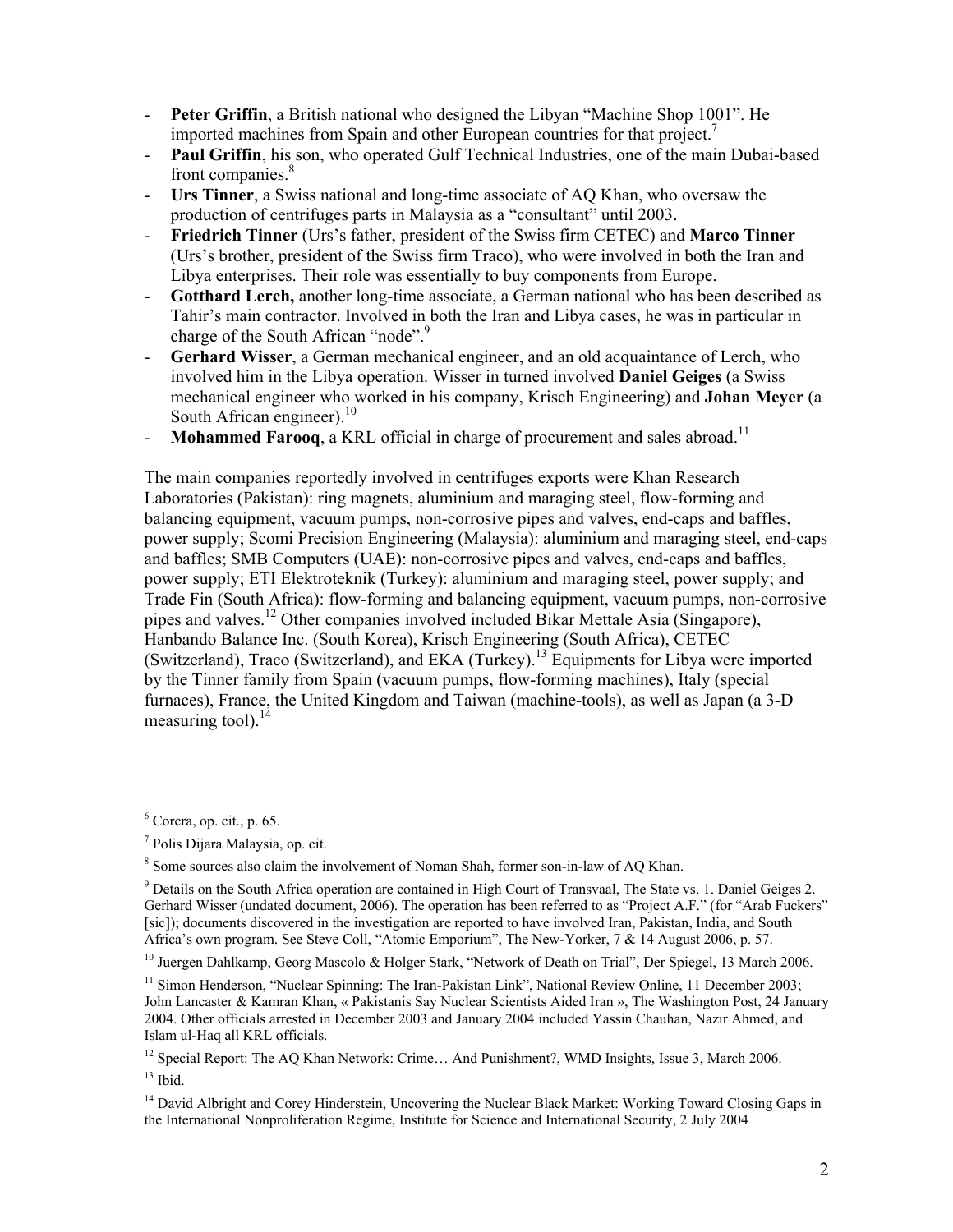As will be seen, however, there is evidence that high-level political and military leaders were also involved in nuclear exports. This despite the written assurances given twice to the United States (first by Zia ul-Haq in November 1984, then in October 1990 by president Ghulam Ishaq Khan) and countless official statements testifying to the immaculate state of Pakistan's proliferation record.

Thus the network was not a "Wal-Mart", as IAEA Director General Mohammed El-Baradei wrongly characterized it. Rather, it was an "Import-Export Enterprise". From the initial importoriented network under the direction of MA Khan, a separate, export-oriented branch developed under the direction of AQ Khan, starting in the mid-1980s. In the late 1990s, it became more decentralized as AQ Khan realized he was under surveillance. It became a "privatized subsidiary" of the imports network.

The story cannot be reduced to the simple "reversal of the flow" described by some. However, there were clear links between the imports and exports networks. Some of the components that AQ Khan exported were also components he needed for the national program; thus, starting in the mid-1980s, he reportedly began to order more components than necessary for the national program.15

Also, several key individuals involved in Pakistani exports were also involved in the imports. Mohammed Farooq, AQ Khan's principal deputy, was reportedly in charge of overseas procurement for KRL.<sup>16</sup> Others were long-time associates, who he had met in the 1960s and 1970s. They included Peter Griffin (who was involved in early imports of inverters from the UK); Gotthard Lerch (who used to work at Leybold Heraeus, which was to become a key contractor of Pakistan); Otto Heilingbrunner (same); Henk Slebos (who studied with AQ Khan, used to work at Explosive Metal Works Holland and sold various equipment to Pakistan over the years, including bottom bearings in 2001 which were probably meant for Iran or Libya); Friedrich Tinner (who used to work at Vacuum Apparate Technik, a firm who sold equipment to Pakistan in the 1970s); and Heinz Mebus (who was involved in the first centrifuge transfers to Iran in the mid-1980s).

Other elements of commonality exist between the two networks. Tactics designed to fool Western exports controls were learned for imports and used for exports. States such as the UAE and Turkey were major platforms for both imports and exports. And the BCCI was, it seems, one of the conduits used (until its demise in 1991) for payments made to Pakistani officials.<sup>17</sup>

#### *- Iran*

The issue of transfers to Iran is complex. To this day, it remains difficult to tell the exact degree of implication of the various Pakistani centres of power in decisions related to the sharing of nuclear technologies with Tehran. One individual played a central role: Mirza Aslam Beg,

<sup>[</sup>http://www.isis-online.org/publications/southasia/nuclear\_black\_market.html]; Polis Dijara Malaysia, op. cit.; "Nuke trail traced to M'sia, Pakistan, Libya", The Korea Herald, 16 February 2006.

<sup>&</sup>lt;sup>15</sup> William J. Broad, David E. Sanger, & Raymond Bonner, "A Tale of Nuclear Proliferation", The New-York Times, 12 February 2004.

<sup>16</sup> See Lancaster & Khan, "Pakistanis Say…", op. cit.

<sup>&</sup>lt;sup>17</sup> Stephen Fidler and Farhan Bokhari, "Pakistan investigates BCCI role in sale of nuclear know-how", The Financial Times, 4 February 2004.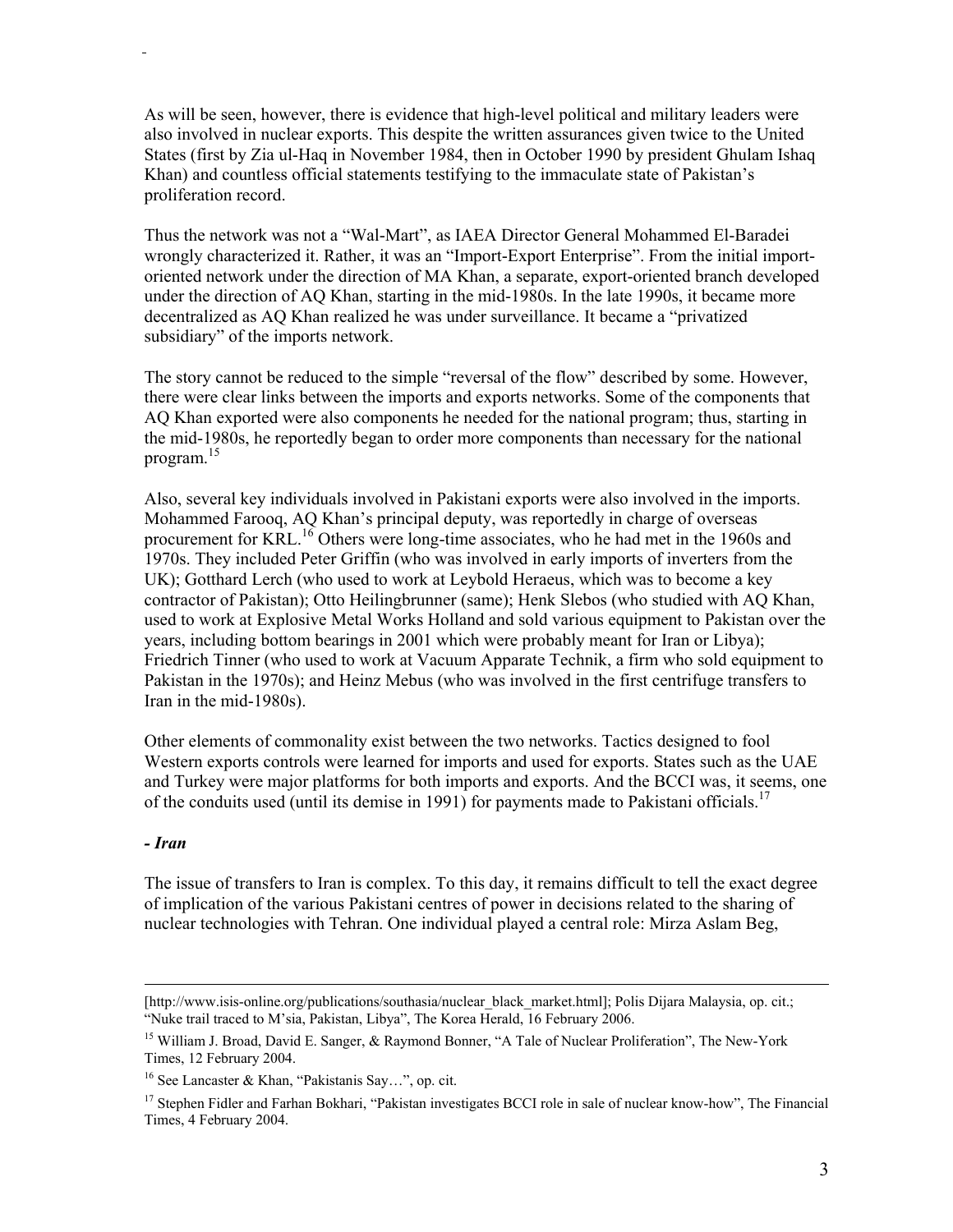deputy Chief of Army Staff (CoAS, 1987-1988), then CoAS from August 1988 until August  $1991<sup>18</sup>$  There seem to have been three different phases.

#### *Phase 1: 1986-1988*

First, there was a period of limited cooperation probably approved by general Zia-ul-Haq himself.

This cooperation began in 1986. In November 1986, the Pakistani press reported that Zia had answered favourably to an Iranian request for nuclear cooperation.<sup>19</sup> A secret bilateral agreement was signed between PAEC and its Iranian counterpart in 1987, which provided inter alia for the training of Iranian scientists.<sup>20</sup> AQ Khan's dealings with Iran started at the same time. He may have visited Iran as early as January 1987.<sup>21</sup> Later that year, a negotiation took place in Dubai of the selling of P1 centrifuge diagrams, an enrichment plant diagram, and spare parts for at least one P1 machine (but probably many more, since the offer involved 2.000 machines).<sup>22</sup>

President Zia had, it seems, had authorized the initiation of a bilateral nuclear cooperation while asking for it to remain limited.<sup>23</sup> He did not want Iran to get the Bomb. He was wary of AQ Khan whom he saw as *"politically naïve and a publicity seeker"*; he was reportedly upset when Khan upstaged him in the famous 1987 interview that revealed to the world that Pakistan had the Bomb $^{24}$ 

Khan was reportedly telling military authorities that the transfers were of very limited importance, since they concerned only used and or obsolete equipments. 25 He probably felt "covered" by Zia's approval for limited nuclear technology transfers to Iran. But he may also have been encouraged by general Mirza Aslam Beg, in his capacity of Army VCoS, who was

<sup>21</sup> Yossef Bodansky, Pakistan's Islamic Bomb, Freeman Center for Strategic Studies, July 1998; Rajesh Kumar Mishra, Pakistan as a Proliferator State: Blame it on Dr. A. Q. Khan, Paper n° 567, South Asia Analysis Group, 20 December 2002.

<sup>&</sup>lt;sup>18</sup> A US scholar says that MA Khan personally confirmed this (interview with US scholar, Washington, October 2005).

<sup>&</sup>lt;sup>19</sup> NTI Global Security Newswire, Iran Nuclear Chronology.

<sup>&</sup>lt;sup>20</sup> NTI Global Security Newswire, Iran Nuclear Chronology; Corera, op. cit., p. 64. Steve Coll ("Atomic Emporium", The New-Yorker, 7 & 14 August 2006, pp. 56-57) reports that according to Leonard Weiss, the agreement was signed in 1985.

<sup>22</sup> The IAEA was shown in January 2005 a copy of a document reflecting *"an offer said to have been made to Iran in 1987 by a foreign intermediary"*, involving the supply of *"a disassembled machine (including drawings, descriptions and specifications for the production of centrifuges); drawings, specifications and calculations for 'a complete plant'; and materials for 2000 centrifuges machines".* IAEA, Implementation of the NPT Safeguards Agreement in the Islamic Republic of Iran, GOV/2006/15, 27 February 2006, p. 3. An Iranian opponent from the NCRI stated in a press conference in Vienna in November 2004 that Pakistan provided to Iran, in 2001, a small quantity of HEU. However, this statement was made in answer to a question and was not subsequently used in NCRI propaganda documents. See Press Conference By Mohammad Mohadessin, Foreign Affairs Committee Chairman, National Council of Resistance of Iran, 17 November 2004 ; et Elaine Sciolino, « Exiles Add to Claims on Iran Nuclear Arms », New York Times, 18 November 2004.

<sup>&</sup>lt;sup>23</sup> Lancaster & Khan, "Pakistani Say...", op. cit. ; and John Wilson, « Iran, Pakistan and nukes », Observer Research Foundation, 2005.

<sup>24</sup> Kux, op. cit., p. 284.

<sup>&</sup>lt;sup>25</sup> See John Lancaster & Kamran Khan, « Musharraf Named in Nuclear Probe », Washington Post, 3 February 2004 ; et Mubashir Zaidi, « Scientist Claimed Nuclear Equipment Was Old, Official Says », Los Angeles Times, 10 February 2004.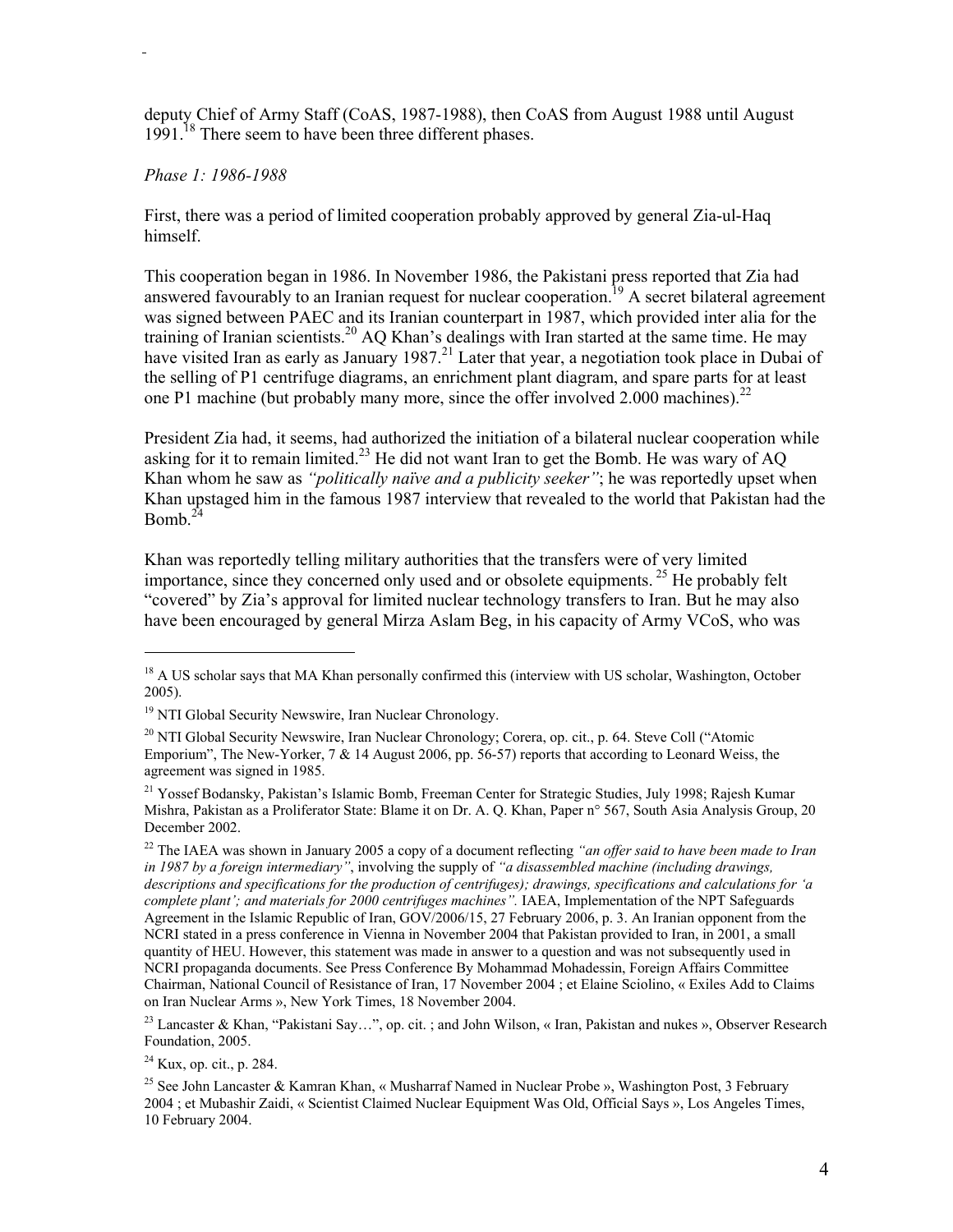ready to do more, and probably in a position to do so: he was in fact the real CoAS, since Zia was also President. MA Beg reports that emissaries from Iran first approached Pakistan near the end of the Iran-Iraq war, with broad requests of military sales, which were according to him denied by President Zia. This is consistent with what a former Pakistani ambassador to Iran reported, namely that Zia refused to abide by an Iranian request for mastery of the fuel cycle, made in Tehran in January 1988.<sup>26</sup>

#### *Phase 2: 1988-1991*

l

After Zia's death, the two parties may have envisioned a more complete cooperation, under pressure from general Beg, but probably with the knowledge of political authorities.

AQ Khan was certainly encouraged to act in this direction by general Beg and President Khan when they abruptly came to power after Zia's death in August 1988. According to a Pakistani account, AQ Khan's first move when Benazir Bhutto came to power (December 1988) was to ask her to make him PAEC director; when she refused, he chose to place his loyalty with MA Beg and GI Khan. $27$ 

General Beg came back from a February 1990 visit to Iran with assurances from Tehran about support for Pakistan about Kashmir.<sup>28</sup> He has mentioned an Iranian request for the Bomb made in Islamabad that same year.<sup>29</sup> He has consistently denied having approved such transfers, but has confirmed the scope of nuclear discussions between Tehran and Islamabad at the time. According to him, the contacts had been made at Iran's initiative; he and Benazir Bhutto (who remained Prime minister until August 1990) were playing "ping-pong" with their interlocutors, constantly telling them to go and see the other party.<sup>30</sup> A former US administration official, Henry Rowen, says that Beg threatened in January 1990 to transfer military usage nuclear technology should Washington stopped arms sales to Pakistan.<sup>31</sup> AQ Khan himself says that the transfers were explicitly authorized by Beg. 32

There is evidence that Benazir Bhutto's government knew about this cooperation. She was told in 1989 by Hashemi Rafsandjani that the Pakistani military had offered nuclear technology to Iran, and that Rafsandjani wanted her approval – which she says she did not give.<sup>33</sup> (According to Beg, she told him that the Iranians had offered four billion dollars for nuclear technology.<sup>34</sup>) AQ Khan says that the transfers were in fact encouraged by the military adviser to Mrs. Bhutto,

<sup>&</sup>lt;sup>26</sup> Kathy Gannon, « Iran sought advice in Pakistan on attack », Associated Press, 12 May 2006.

<sup>&</sup>lt;sup>27</sup> MA Chaudhri, Pakistan's Nuclear History: Separating Myth from Reality", Defence Journal, May 2006.

<sup>&</sup>lt;sup>28</sup> Seymour Hersch, « On the Nuclear Edge », The New-Yorker, 29 March 1993.

 $29$  Gannon, « Iran sought advice in Pakistan on attack », op. cit.

<sup>&</sup>lt;sup>30</sup> Kathy Gannon, « Explosive Secrets from Pakistan », Los Angeles Times, 30 January 2004. Gannon says she interviewed Beg himself on this subject in 2003.

<sup>&</sup>lt;sup>31</sup> Matt Kelley, « Pakistan Threatened to Give Iran Nukes », Associated Press, 27 February 2004; and Douglas Frantz, « Pakistan's Role in Scientist's Nuclear Trafficking Debated », Los Angeles Times, 16 May 2005.

<sup>&</sup>lt;sup>32</sup> David Rhode, « Pakistanis Question Official Ignorance of Atom Transfers », New York Times, 3 February 2004; Lancaster & Khan, « Musharraf Named in Nuclear Probe », op. cit. ; David Armstrong, « Khan Man », The New Republic, 9 November 2004.

<sup>&</sup>lt;sup>33</sup> Frantz, "Pakistan's Role…", op. cit.; Douglas Frantz, « Iran Closes in on Ability to Build a Nuclear Bomb », The Los Angeles Times, 3 August 2003.

<sup>34</sup> Gannon, « Iran sought advice in Pakistan on attack », op. cit.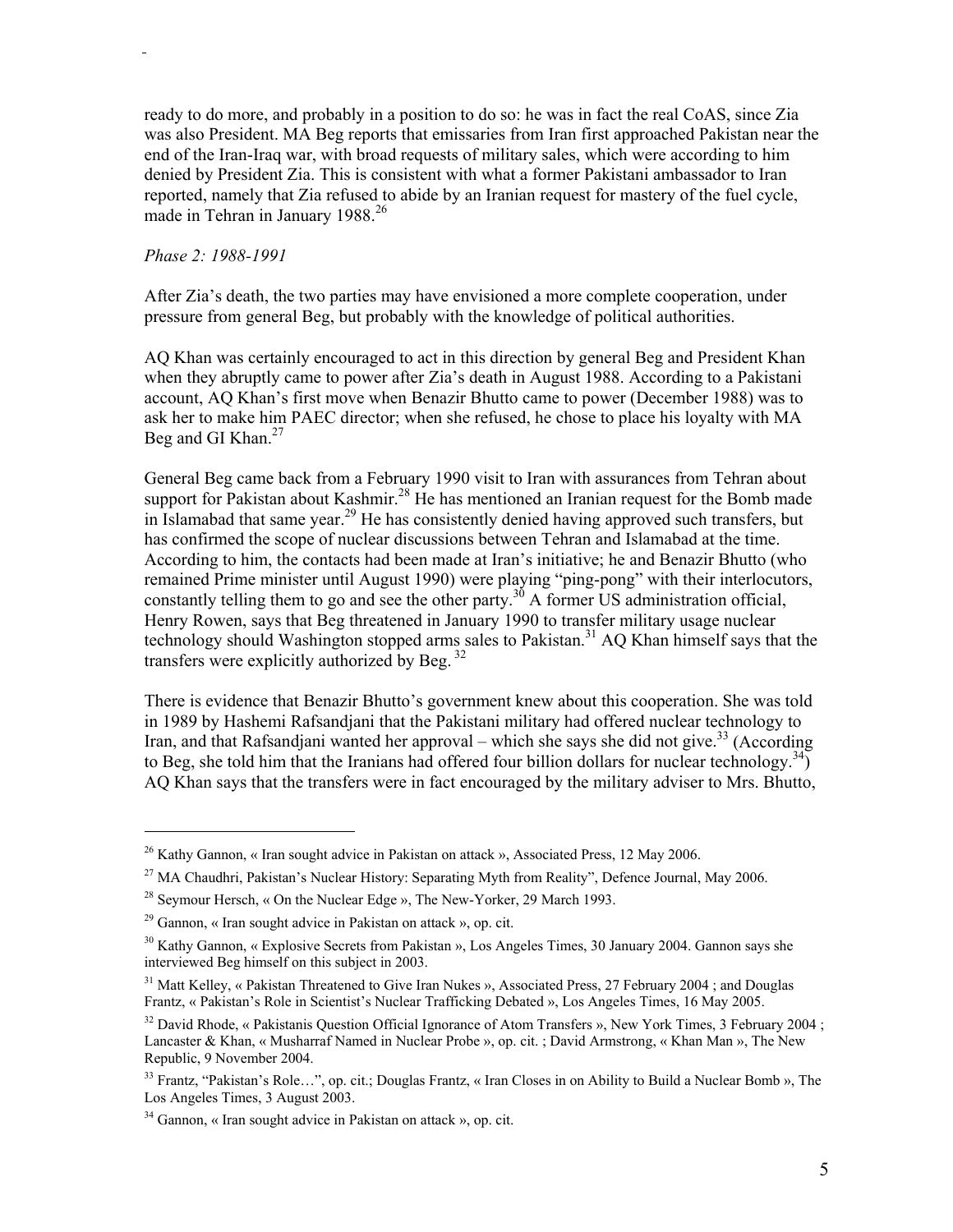general Imtiaz Ali.<sup>35</sup> And one meeting in Karachi between Khan and the Iranians reportedly took place at the request of another Bhutto adviser.<sup>36</sup> Mrs. Bhutto says that by 1989 she had made her way into the inner circle of nuclear decision-making.<sup>37</sup> She had been extensively briefed on her own country's program by the US Administration during her June 1989 visit to Washington.<sup>38</sup> (Former US ambassador Dennis Kux confirms that she was probably "in the loop" until early 1990.39) In fact, her knowledge of nuclear transfers may also have been a factor in her dismissal. She was pressed hard by the United States about Pakistan's nuclear program. In the summer of 1990, she became seen as a problem, and AQ Khan reportedly asked Beg for her sacking.<sup>40</sup> Thus, even though there is no evidence that Mrs. Bhutto approved any transfer, she was aware of Iran-Pakistan discussions; and some of her advisers may have given the nod to Beg and Khan.

#### *Phase three: 1991-1995*

In a third phase, the two countries seem to have begun a closer cooperation, in line with a growing convergence of interests.

Two events changed Pakistani perspective. One was the invasion of Kuwait. The other was the imposition of US sanctions under the Pressler amendment, which became inevitable on October 1, as US President George Bush refused to certify that Pakistan did not have a military program, may have played a role.

An Iranian-Pakistani nuclear cooperation was coherent with general Beg's strategic choices. Beg initially approved Pakistan's participation in the coalition against Iraq; but by the end of 1990 he changed his mind and made it public in late January  $1991<sup>4</sup>$  He actively sought a partnertship with Iran to protect against the US.<sup>42</sup> He wanted to establish a close partnership with Iran in order to protect both countries against the United States. (He ended up grudgingly accepting Pakistani participation in the coalition as long as it was limited to the defense of Saudi Arabia.) Political reasons were not the only ones at play. General Beg and others thought it was a good way to finance the defense budget and ISI operations in Afghanistan and Kashmir, especially in the light of coming US sanctions. Several former officials of Nawaz Sharif's first government (November 1990 – July 1993) have separately confirmed that in 1991, general Beg tried to convince Mr. Sharif to undertake a large-scale nuclear cooperation with Iran.<sup>43</sup>

<sup>35</sup> Rhode, "Pakistanis Question…", op. cit.; Lancaster & Khan, « Musharraf Named…", op. cit. ; Armstrong, « Khan Man », op. cit.

<sup>&</sup>lt;sup>36</sup> Zaidi, op. cit. ; Gaurav Kampani, The Military Coup: Implications for Nuclear Stability in South Asia, CNS Report, CNS/MIIS, October 1999.

<sup>37</sup> Kux, op. cit., p. 209.

<sup>&</sup>lt;sup>38</sup> Hersch, op. cit.

<sup>39</sup> Kux, op. cit., p. 299.

<sup>40</sup> Hassan Abbas, Pakistan's Drift into Extremism. Allah, the Army, and America's War on Terror, New Delhi: Pentagon Press, 2005, p. 142. Mrs. Bhutto claims to have ordered, during her first mandate, that no Pakistani nuclear scientist leaves the territory without her written permission (quoted in Rohde, « Nuclear Inquiry… », op. cit.).

<sup>41</sup> Kux, op. cit., p. 313.

<sup>42</sup> See John Lancaster & Kamran Khan, « Pakistanis Say Nuclear Scientists Aided Iran », Washington Post, 24 January 2004. Beg's concept was called "strategic defiance". The more precise expression « strategic depth » is attributable to general Hamid Gul, then-chief of ISI.

<sup>&</sup>lt;sup>43</sup> See Lancaster & Khan, « Pakistanis Say Nuclear Scientists Aided Iran », op. cit. ; and Gaurav Kampani, Proliferation Unbound: Nuclear Tales from Pakistan, Center for Nonproliferation Studies, Monterey Institute for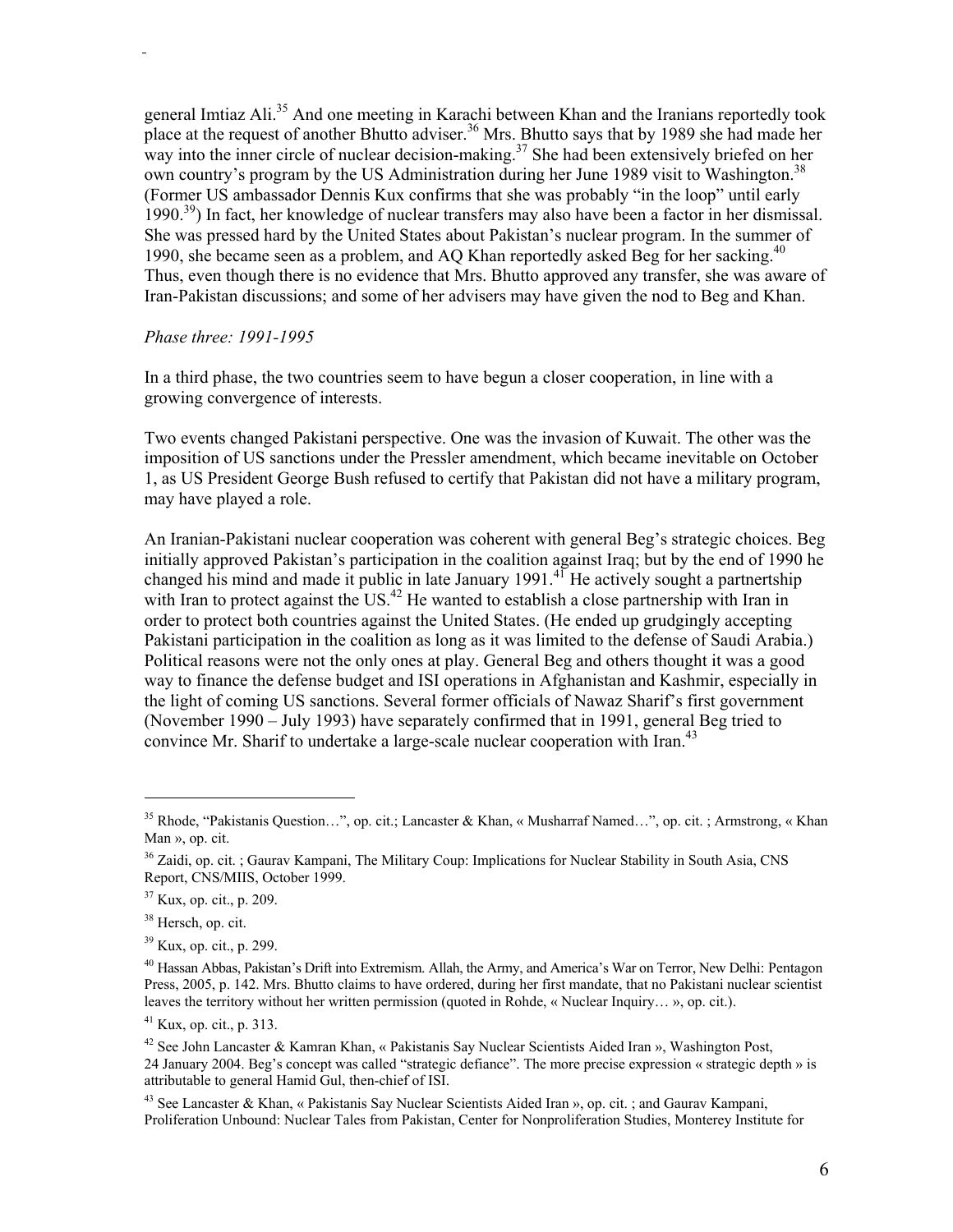There were indeed high-level contacts to that effect between the two governments during the year 1991. Envoys of Hashemi Rafsanjani (including Mohsen Rezai, head of the Pasdarans from 1981 until 1987) visited Sharif in February and July 1991. Pakistani authorities have confirmed that Beg was involved in 1991 about transfers to Iran.<sup>44</sup> In November 1991, general Asif Nawaz (who had succeeded Beg in August) went himself to Tehran; meanwhile, Beijing reportedly gave its blessing to Iran-Pakistan cooperation.<sup>45</sup> General Beg himself has confirmed that contacts with Iran continued after Benazir Bhutto's departure in August 1990.<sup>46</sup>

It is difficult to know with certainty what became of these projects. Some claim that Pakistan and Iran did agree on nuclear cooperation and discussed the possibility of mutual defense treaty.<sup>47</sup> According to Beg, an agreement was indeed reached in 1991 for nuclear cooperation in return for conventional weapons and oil.<sup>48</sup> However, several sources have stated that the Pakistani political authorities refused to go ahead. One claims that president GI Khan sought Sharif's approval for the deal; when he refused, the deal was abandoned.<sup>49</sup> According to US ambassador Robert Oakley, Nawaz Sharif and GI Khan told Rafsanjani that Pakistan would not implement the 1991 agreement.<sup>50</sup>

What is clear is that the bilateral cooperation that was envisioned by the two countries was a two-way street: it did not concern only nuclear technology, but also conventional arms, probably oil, as well as mutual political support.

In the nuclear realm, the known transfers of that period involved diagrams for P1 and P2 centrifuges, 500 used P1 centrifuges in a disassembled form. (Three actual P2 machines may also have been delivered.<sup>51</sup>) The negotiation for these purchases took place in the fall of 1993, and the deal was reportedly struck in October 1994.<sup>52</sup> The goods were delivered in 1994 and 1995. They included a document describing, *inter alia*, *"the casting of enriched and depleted uranium metal into hemispheres, related to the fabrication of nuclear weapons components".*<sup>53</sup> According to a reported IAEA account, no less than 13 meetings took place between Tehran and

 $49$  Abbas, op. cit., p. 148.

International Affairs, February 2004. One of the former officials, Chaudhry Nisar Ali Khan, says that Beg declared to him at the time: *"Iran is willing to give whatever it takes, \$6 billion, \$10 billion. We can sell the Bomb to Iran at any price »* (Wilson, « Iran, Pakistan and Nukes », op. cit.; see also Gannon, « Explosive Secrets from Pakistan », op. cit.). Another one, Ishaq Dar, mentions 12 billion dollars (Shaukat Piracha, « Beg asked Nawaz to give nuclear technology to a 'friend', says Ishaq Dar », *Daily Times*, 21 September 2005). Still another one claims that Iran offered Beg *"around 8 billion dollars"* in 1991 (quoted in Powell & McGirk, op. cit.).

<sup>44</sup> Lancaster & Khan, « Musharraf Named in Nuclear Probe », op. cit.

<sup>45</sup> Kenneth R. Timmerman, Countdown to Crisis. The Coming Nuclear Showdown with Iran, New York: Crown Forum, 2005; and Udayan Namboodiri, « Dr. Khan's story: Thy hand, great Gen! », Pioneer, 6 February 2004.

<sup>46</sup> Gannon, « Explosive Secrets from Pakistan », op. cit.; David Rohde, « Nuclear Inquiry Skips Pakistan Army as Musharraf Tries to Protect Its Club », New York Times, 30 January 2004 ; and Namboodiri, op. cit.

 $47$  Timmerman, op. cit., pp. 101-107.

<sup>&</sup>lt;sup>48</sup> See David Rohde, « Nuclear Inquiry Skips Pakistan Army as Musharraf Tries to Protect Its Club », New York Times, 30 January 2004 ; and Namboodiri, op. cit.

 $50$  Lancaster & Khan, « Pakistanis Say Nuclear Scientists Aided Iran », op. cit.

 $51$  Corera, op. cit., p. 233.

 $52$  Corera, op. cit., p. 69.

<sup>&</sup>lt;sup>53</sup> IAEA, Implementation of the NPT Safeguards Agreement in the Islamic Republic of Iran, GOV/2006/15, 27 February 2006, p. 5.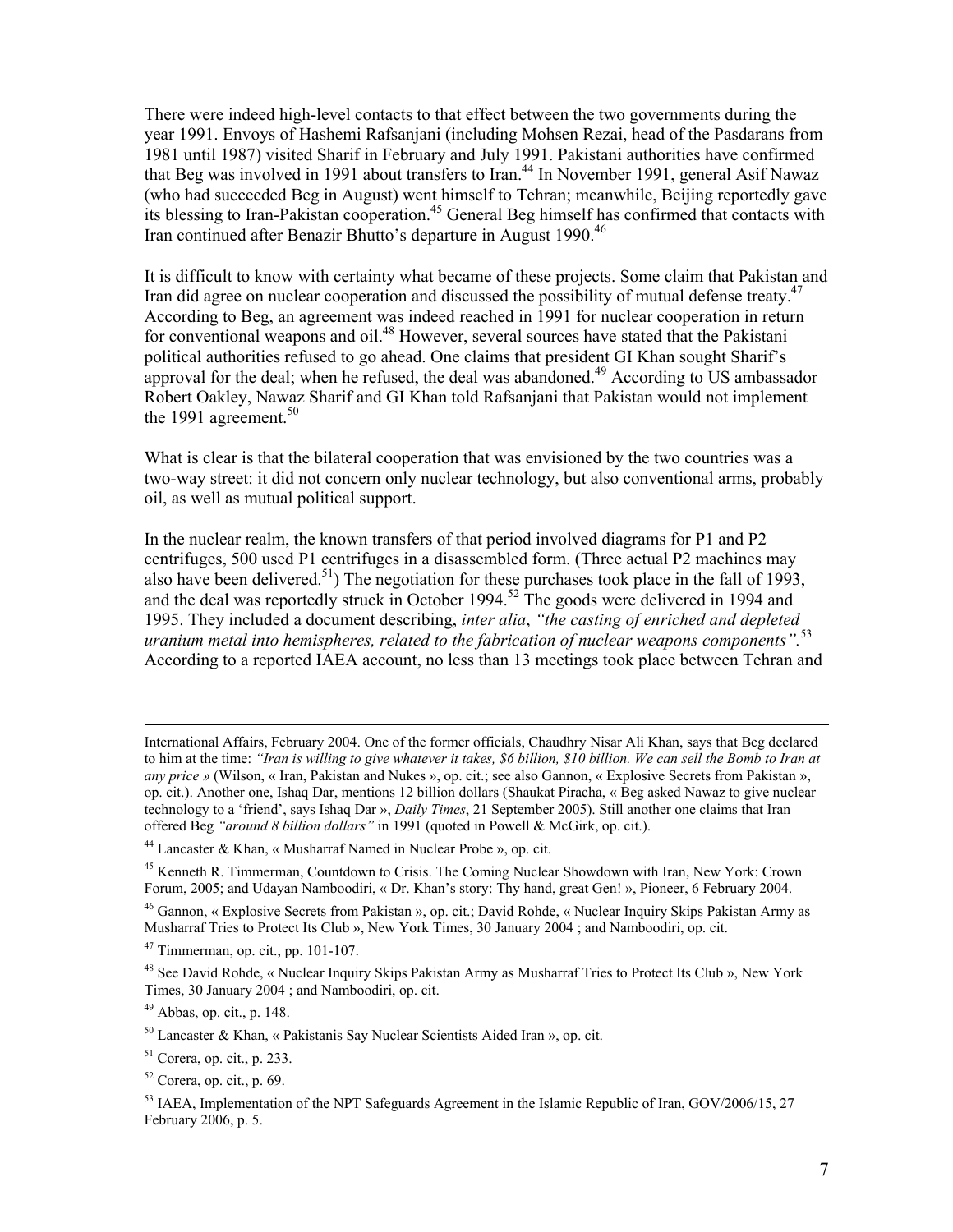representatives of the network in the years  $1994-1999$ .<sup>54</sup> Some shipments reportedly took place after 1995, perhaps as late as  $2000^{55}$ 

This second influx of Pakistani technology to Iran took place during Mrs. Bhutto's second mandate (October 1993 – November 1996). Given the extent of government-to-government contacts, it certainly took place with the knowledge of several key authorities. She has confirmed that an offer had taken place and that there was a debate in Pakistan's ruling circles about it.<sup>56</sup>

The full scope of Pakistani exports and transfers to Iran – be they envisioned, planned or realized – is probably not yet known. Several questions still need to be addressed. Did the infamous "Chinese blueprint" for a nuclear weapon ever find its way into Iran? How many P1 spare parts and P2 parts (ring magnets in particular) were actually delivered to Iran by the Khan network?<sup>57</sup> Given the similarities between the Pakistani Khushab reactor and the planned Iranian Arak reactor, was there any Pakistani help involved?

#### *- Iraq*

Available sources indicate that the initial contact with Iraq was made just a few weeks after the invasion of Kuwait. A note from the Iraqi intelligence services, dated October 6, reports that AQ Khan was ready to help Baghdad to *"establish a project to enrich uranium and manufacture a nuclear weapon".* It reported that AQ Khan was prepared to give Iraq *"project designs for a nuclear bomb".* Equipments were to be transferred from European companies to Iraq via a Dubai-based company.<sup>58</sup> The Iraqi government, however, feared that it was a sting operation.<sup>59</sup>

Such a gesture would have been consisted with general MA Beg's opposition to Pakistani participation in the international coalition (an opposition he began to express at the end of 1990). At the same time, however, if Beg was keen to help Iran, it would have been illogical for him to support the development of an Iraqi bomb at the same time. Helping Saddam Hussein, Iran's mortal enemy, to get nuclear weapons might have been consistent with Beg's political preferences (a staunch opponent of US influence in the region), but completely at odds with his personal culture (a Shi'a with strong admiration for Iran).

## *- North Korea*

The Pakistan-North Korea strategic connection was established as early as in 1971, when ZA Bhutto made Pyongyang a major source of conventional arms procurement. The Iraq-Iran war cemented the partnership between the two countries, who both aided Tehran's missile program.<sup>60</sup> According to Indian sources, Pakistan and North Korea began their missile and nuclear

<sup>&</sup>lt;sup>54</sup> Bill Powell & Tim McGirk, "The Man Who Sold The Bomb", Time Magazine, 6 February 2005.

<sup>55</sup> Broad & Sanger, "New worry rises…", op. cit.

<sup>56</sup> See Corera, op. cit., p. 76.

<sup>&</sup>lt;sup>57</sup> According to the IAEA, Iran had inquired into the delivery of 900 ring magnets suitable for P2 machines from a foreign entity in mid-2003. (IAEA, Implementation of the NPT Safeguards Agreement in the Islamic Republic of Iran, GOV/2006/15, 27 February 2006, p. 4.)

<sup>58 &</sup>quot;Memo # 78m, Subject: Proposal", Iraqi intelligence document, 6 October 1990.

<sup>&</sup>lt;sup>59</sup> David Albright & Corey Hinderstein, "The A.O. Khan Illicit Nuclear Trade Network and Implications for Nonproliferation Efforts", Strategic Insights, vol. V, Issue 6, July 2006.

<sup>60</sup> Joseph S. Bermudez Jr., DPRK-Pakistan Ghauri Missile Cooperation, Federation of American Scientists, 21 May 1998.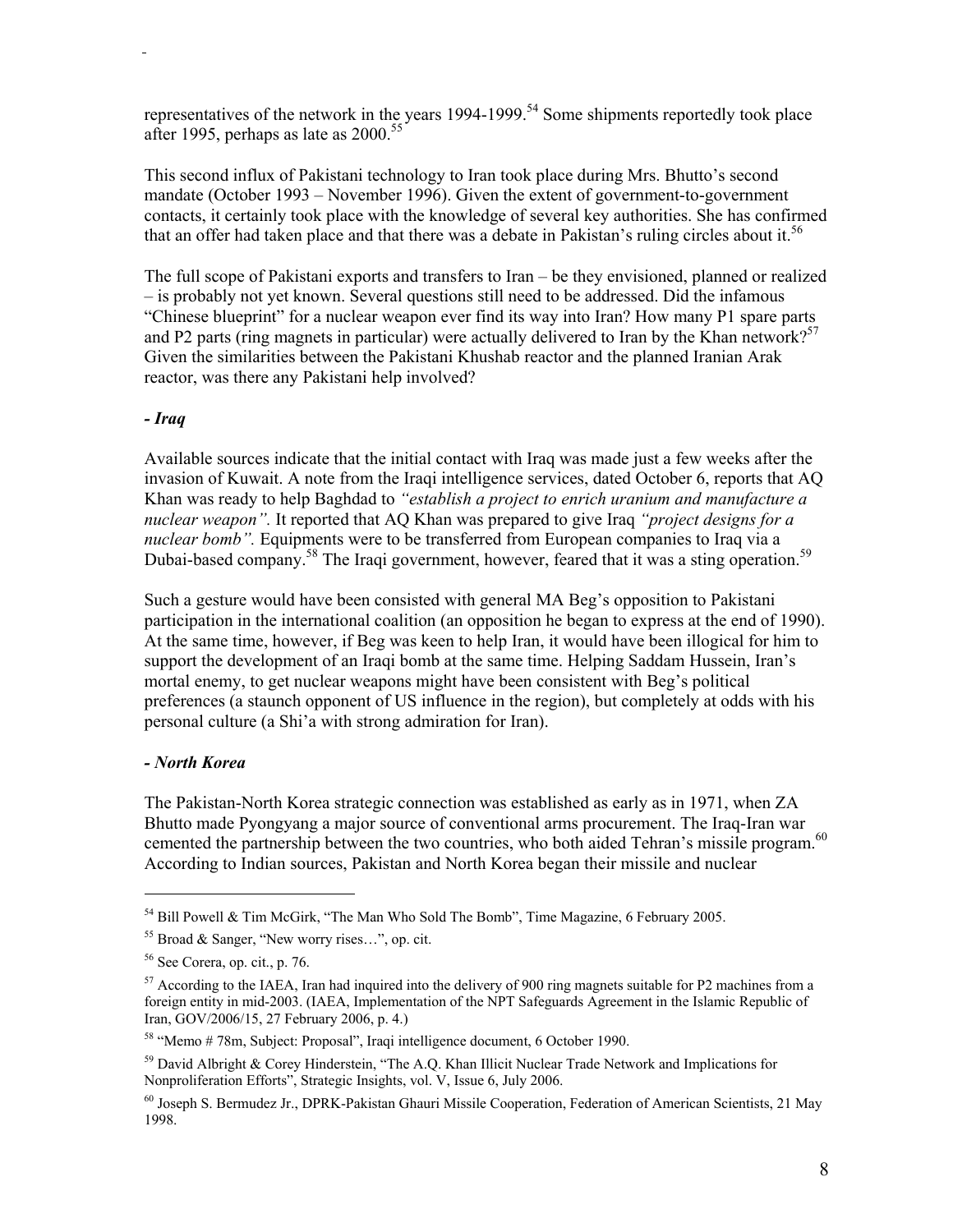cooperation in 1988.<sup>61</sup> Most sources agree, however, that the nuclear side of the bilateral cooperation began only around 1993. A defense cooperation package was agreed upon at the occasion of Benazir Bhutto's December 1993 visit to Pyongyang.<sup>62</sup> AQ Khan seems to have *"paved the way"* for Bhutto's visit. He and the military involved Benazir Bhutto for the missile deal, because of the good relations of her father with North Korea.<sup>63</sup> AQ Khan travelled extensively to North Korea. He was given a tour of Pyongyang's nuclear facilities in 1999.<sup>64</sup> That same year, DPRK experts were seen visiting KRL.<sup>65</sup> But the extent of his personal initiative in the matter of nuclear transfers remains open to questions. It is possible that he felt that he was "covered" by the military authorities because of the Iran precedent. In any case, it seems likely that the military knew about the nuclear exports. General Jehangir Karamat (CoAS from 1996 to 1998, and ambassador to the United States until 2006) seem to have played a significant role in the DPRK-Pakistan connection.<sup>66</sup> It is also possible that the DPRK sometimes would serve as a conduit for Chinese assistance to Pakistan.

The usual explanation of what happened with North Korea is that it was a *quid pro quo*. This is what the US government believed in the late 1990s.<sup>67</sup> However, the story seems to be more complex. Nuclear exports seem to have begun much later than missile imports. Benazir Bhutto insists that the North Korean missiles were bought, not exchanged for nuclear technology.<sup>68</sup> (Some well-informed analysts insist that the have stated that the latter were financed by *"money and rice*".<sup>69</sup>) Later, the Pakistani "reserve crunch" might have prompted Pakistan to turn from cash to nuclear technology in return for missile technology.<sup>70</sup> A former aide to Kim Il-Sung states that this deal was concluded in the Summer of  $1996<sup>71</sup>$  Centrifuges went to North Korea between 1997 and 1999, but other transfers took place until around July 2002.<sup>72</sup> According to an early Musharraf account, *"probably a dozen"* centrifuges were sold.73 Most available sources refer to P-1 technology, but some have suggested they may have included P-2 centrifuges.<sup>74</sup> The transfer of P2s was later confirmed by Musharraf, who mention in his memoirs a total of *"nearly* 

 $61$  George Wehrfritz & Richard Wolfe, « How North Korea Got the Bomb », Newsweek, 27 October 2003.

 $62$  One source claims that the arrangement was agreed in December 1994, when Benazir Bhutto arranged it in Pyongyang at the request of Abdul Waheed Kakar, the Army CoAS. This may be a mistake and in fact a reference to Bhutto's December 1993 visit. John Lancaster & Kharam Khan, « Musharraf Named in Nuclear Probe », The Washington Post, 3 February 2004.

<sup>63</sup> Corera, op. cit., p. 87.

<sup>&</sup>lt;sup>64</sup> Bill Powell & Rim McGirk, "The Man Who Sold The Bomb", Time Magazine, 6 February 2005.

<sup>65</sup> Pervez Musharraf, In The Line of Fire. A Memoir. New-York : Free Press, 2006, pp. 288-289.

<sup>&</sup>lt;sup>66</sup> David Armstrong, « Khan Man », The New Republic, 11 November 2004; Lancaster & Khan, "Musharraf" Named…", op. cit.

<sup>67</sup> See Talbott, op. cit., p. 150.

<sup>68</sup> See Corera, op. cit., p. 89.

<sup>69</sup> Owen Bennett Jones, Pakistan: Eye of the Storm, Yale University Press, New Haven, 2003, p. 206.

<sup>70</sup> Congressional Research Service, Weapons of Mass Destruction: Trade Between North Korea and Pakistan, Report for Congress, 11 March 2004; Douglas Frantz, « Pakistan's Role in Scientist's Nuclear Trafficking Debated », Los Angeles Times, 16 May 2005.

 $71$  See Corera, op. cit., p. 92.

<sup>72</sup> Ibid, pp. 92-93.

<sup>&</sup>lt;sup>73</sup> "President's Interview with New-York Times", www.presidentofpakistan.gov.pk, 12 September 2005.

<sup>74</sup> Mubashir Zaidi, "Scientist Claimed Nuclear Equipment Was Old, Official Say", The Los Angeles Times, 10 February 2004; William J. Broad & David E. Sanger, "New worry rises after Iran claims nuclear steps", The International Herald Tribune, 17 April 2006; Corera, op. cit., p. 94.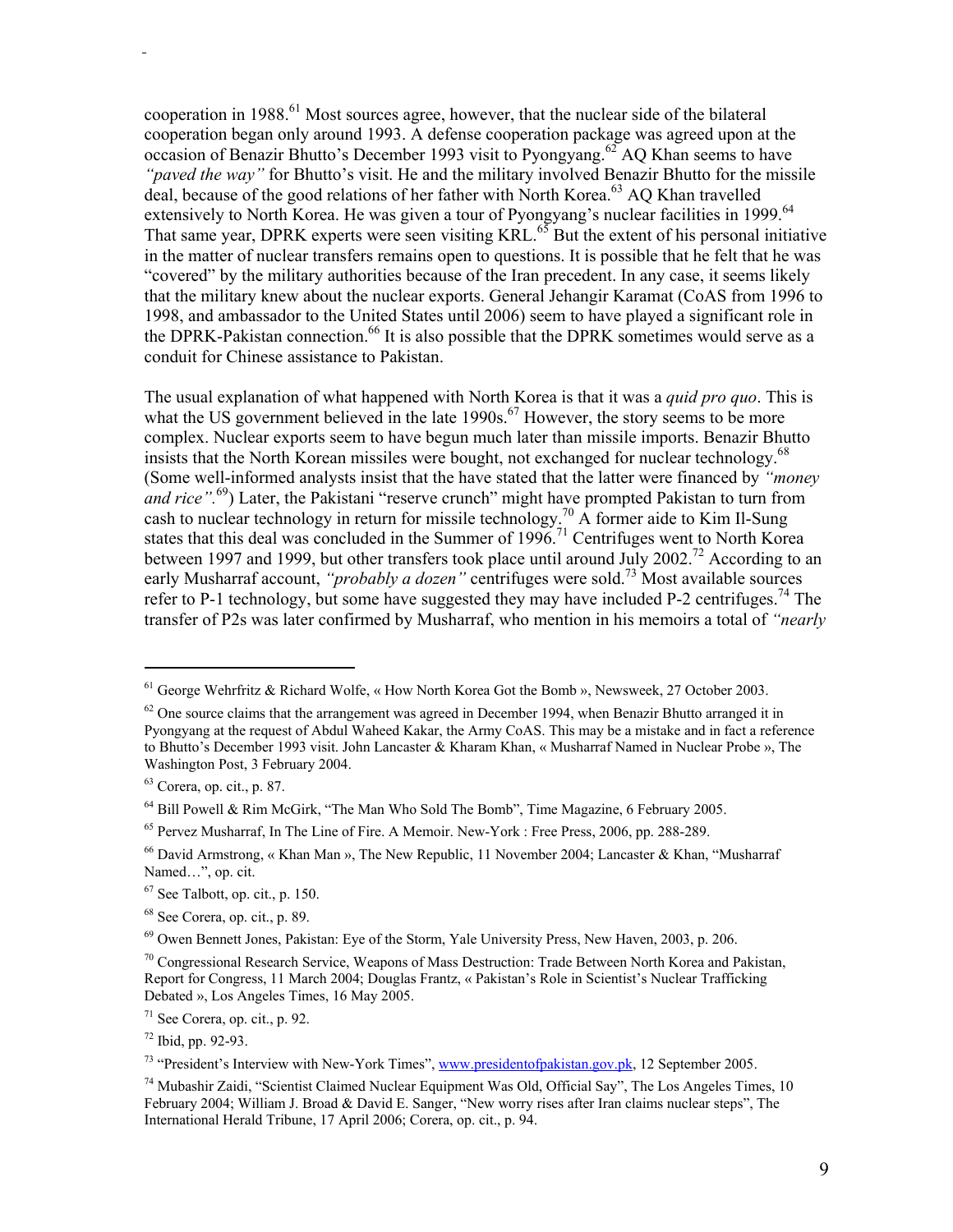*two dozen"* centrifuges.<sup>75</sup> There are also allegations of a broader cooperation in the nuclear area.76

The missile imports were discovered by the United States around 1997-1998.<sup>77</sup> In April 1998, the State Department applied sanctions against KRL. At about the same time, Washington also discovered that Islamabad exported nuclear technology to Pyongyang.<sup>78</sup> It asked Nawaz Sharif to cease transfers; Sharif made a commitment to not transfer nuclear weapons to Pyongyang, but refused to go further. $^{79}$ 

Whatever the reality, the most detailed studies about the DPRK-Pakistan ballistic and nuclear relationship have refrained from drawing definitive conclusions about its nature, especially given the uncertainties about the exact scope of the nuclear relationship. $80$ 

#### *- Libya*

The nuclear relationship with Libya began in the mid-1970s. It is likely that Tripoli financed Pakistan's nuclear program up to several hundreds millions of dollars. During an internal DoS meeting in 1976, one of the participants mentioned*: « (..) an intelligence report that Libya has agreed to finance the Pakistani reprocessing project in return for some unspecified future nuclear cooperation".<sup>81</sup>*. However, initials transfers to Libya were limited to knowledge and expertise through training. This first phase ended with the deposition of ZA Bhutto. Concrete transfers took place only after the reinvigoration of Libya's program in 1995. Contact was made with AO Khan at that time. $82$ 

In 1997, Libya received 20 complete L1 centrifuges and most of the components for another 200. In 2000, it received two complete but "second-hand" L2 centrifuges, as well as two small cylinders of UF6. In early 2001, it received one larger cylinder containing 1,7 ton of UF6. In late 2001 or early 2002, documentation on nuclear weapon design, including the "Chinese blueprint", was transferred. AQ Khan was still directly in touch with the officials in charge of Libya's nuclear program in 2002.<sup>83</sup> In late 2002, components for a large number of L<sub>2</sub> began to arrive.<sup>84</sup> Libya is probably the only documented case of Pakistani nuclear exports where the expression "Wal-Mart" (used by IAEA Director El-Baradei) could apply.

 $75$  Musharraf, op. cit., p. 296.

<sup>76</sup> See Clary, The A.Q. Khan Network…, op. cit., pp. 62-71.

<sup>&</sup>lt;sup>77</sup> See Andrew Koch, "Pakistan persists with nuclear procurement", Jane's Intelligence Review, March 1997; and Dennis Kux, The United States and Pakistan 1947-2000. Disenchanted Allies, Washington, DC: Woodrow Wilson Center Press, 2001, p. 343.

 $78$  The existence of nuclear exports to Pyongyang was reported in the 1998 Bermudez article (op. cit.).

<sup>79</sup> Strobe Talbott, Engaging India. Diplomacy, Democracy and the Bomb (New Delhi: Penguin Books, 2004)**,**  pp. 150-151.

 $80$  See Clary, The A.O. Khan Network..., op. cit., pp. 62-71.

<sup>&</sup>lt;sup>81</sup> Department of State, Memorandum of conversation, Subject: Proposed Cable to Tehran on Pakistani Nuclear Reprocessing, Secret, 12 May 1976, p. 3.

<sup>82</sup> Wyn Q. Bowen, Libya and Nuclear Proliferation. Stepping back from the brink, Adelphi Paper n° 380, IISS/Routledge, 2006, pp. 30-43.

<sup>83</sup> Corera, op. cit., p. 190.

<sup>&</sup>lt;sup>84</sup> IAEA, Implementation of the NPT Safeguards Agreement of the Socialist People's Libyan Arab Jamahiriya, GOV/2004/12, 20 February 2004, p. 5.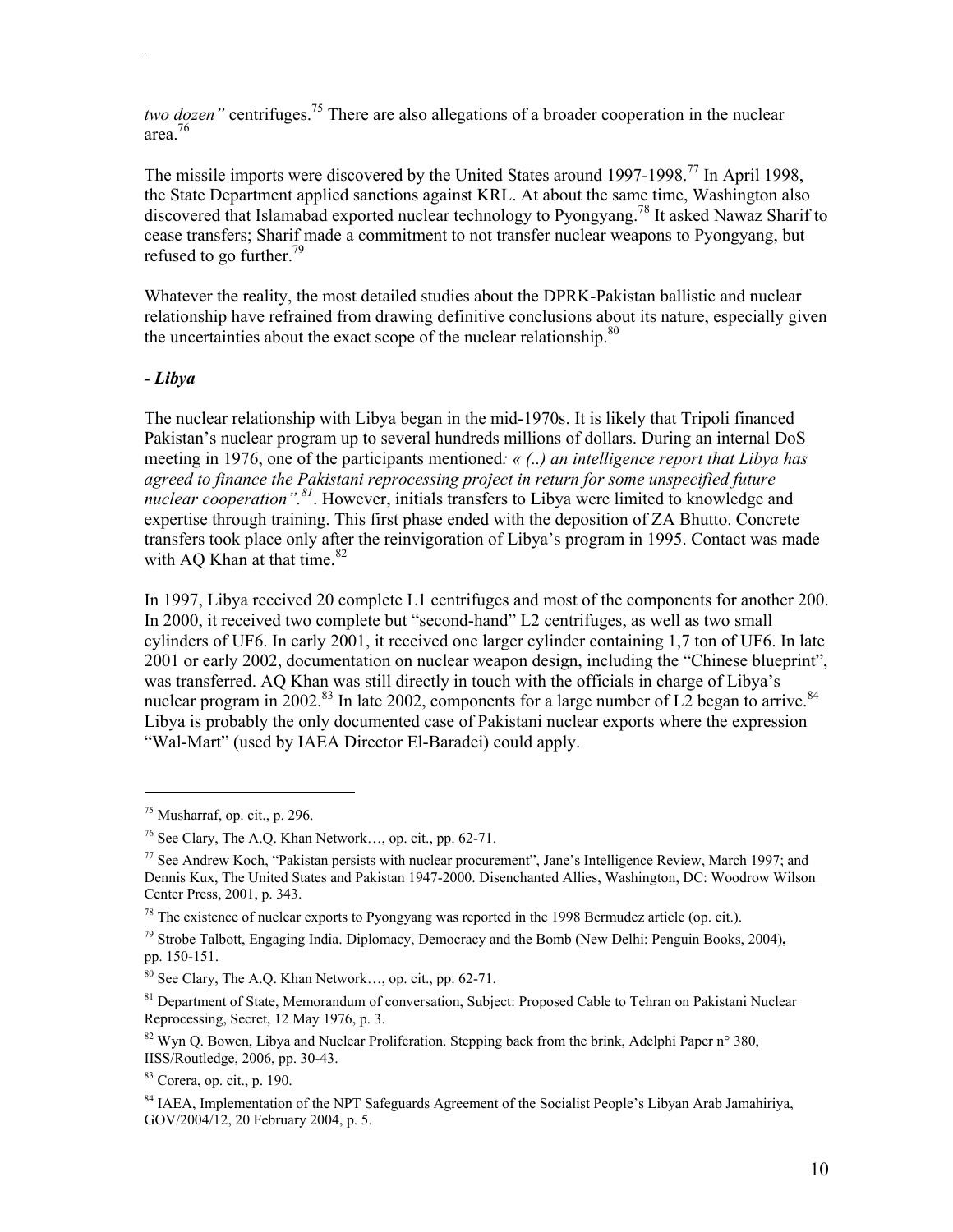There is little evidence of direct involvement of Pakistani authorities in the Libya deal. Some have even pointed out that Khan himself was not always involved in all transactions. The network, it seems, had then taken a life of its own.<sup>85</sup>

#### *- Saudi Arabia*

There is no hard evidence of Pakistani-Saudi cooperation on nuclear issues in the public domain. The hypothesis of such cooperation rests on a combination of ample anecdotal evidence and strong political logic.

Saudi financial support for Pakistan's nuclear program in the 1970s is well documented (see above). US, Israeli but also Saudi sources (Mohammad al-Khilawi, a diplomat who defected to the United States in 1994) have reported in the early 1980s Saudi financial support for the Pakistani program was continuing.<sup>86</sup> The BCCI may have been one of the conduits used.<sup>87</sup> This would make the banks a key institution, both involved in imports and exports. Khalid Hassan, a former adviser to Ali Bhutto, confirmed that Saudi Arabia was indeed an essential foreign fundgiver to the Pakistani program. Nawaz Sharif called Prince Abdallah for his opinion before giving the go-ahead to the 1998 tests.<sup>88</sup>

In 1990, Saudi Arabia was reportedly tempted to get Pakistani nuclear weapons for its CSS-2 missiles.<sup>89</sup> Islamabad is said to have refused because of the political risks involved.<sup>90</sup> In May 1999, Prince Sultan (then defence minister) was the first-ever foreign leader to visit Kahuta. AQ Khan, for his part, visited Saudi Arabia at least twice (November 1999, September 2000).<sup>91</sup> Saudi leaders have attended Pakistani Ghauri test launches (2002 and 2004).

The nuclear question seems to have been raised anew after 2001, including in discussions with Islamabad.92 Prince Sultan was reportedly given a tour of Pakistani nuclear installations in

<sup>85</sup> See Corera, op. cit.

<sup>&</sup>lt;sup>86</sup> "Saudi Nuclear Pact", The Washington Post, 19 January 1981; Marie Colvin & Peter Sawyer, « How an Insider Lifted the Veil on Saudi Plot for an 'Islamic Bomb' », Sunday Times, 24 July 1994; « Mohammed al-Khilewi: Saudi Arabia is Trying to Kill Me », The Middle East Quarterly, vol. V, n° 3. Saudi Arabia was also reported to finance the Iraqi program.

<sup>&</sup>lt;sup>87</sup> A Blind Eye to the Islamic Bomb, Dateline, Special Broadcasting Service, 23 June 2004.

<sup>&</sup>lt;sup>88</sup> See Abbas, op. cit., pp. 162-163. At this occasion, Saudi Arabia reportedly proposed to guarantee to Pakistan preferential prices for its oil deliveries, in order to cushion the cost of expected sanctions. Roula Khalaf, Farhan Bokhari & Stephen Fidler, « Saudi Cash Joins Forces With Nuclear Pakistan », The Financial Times, 5 August 2004.

<sup>&</sup>lt;sup>89</sup> President H. G. W. Bush was reportedly told about this by US intelligence in late November 1990. Bergman, op. cit..

<sup>&</sup>lt;sup>90</sup> Mansoor Ijaz, « Pakistan's Nuclear Metastasis : How Widespread is the Cancer ? », The Weekly Standard, 8 January 2004. According to the author, another option was to set up a secret nuclear base on the territory of another Gulf monarchy.

<sup>91</sup> After the November 1999 visit, a Saudi nuclear expert reportedly declared : *« Saudi Arabia must make plans aimed at making a quick response to face the possibilities of nuclear warfare agents being used against the Saudi population, cities or armed forces »* (Gopalaswami Parthasarathy, « Pakistan Plays Nuclear Footsie ; Does Anyone Care ? », *Wall Street Journal,* 2 janvier 2004).

<sup>92 «</sup> Saudi Arabia Takes Steps To Acquire Nuclear Weapons », Defense & Foreign Affairs, 30 October 2002. See also « Saudi looking to go nuclear ? Intel analysts say royal family wants to keep up with Tehran », Geostrategy-Direct Intelligence Brief, 19 June 2003.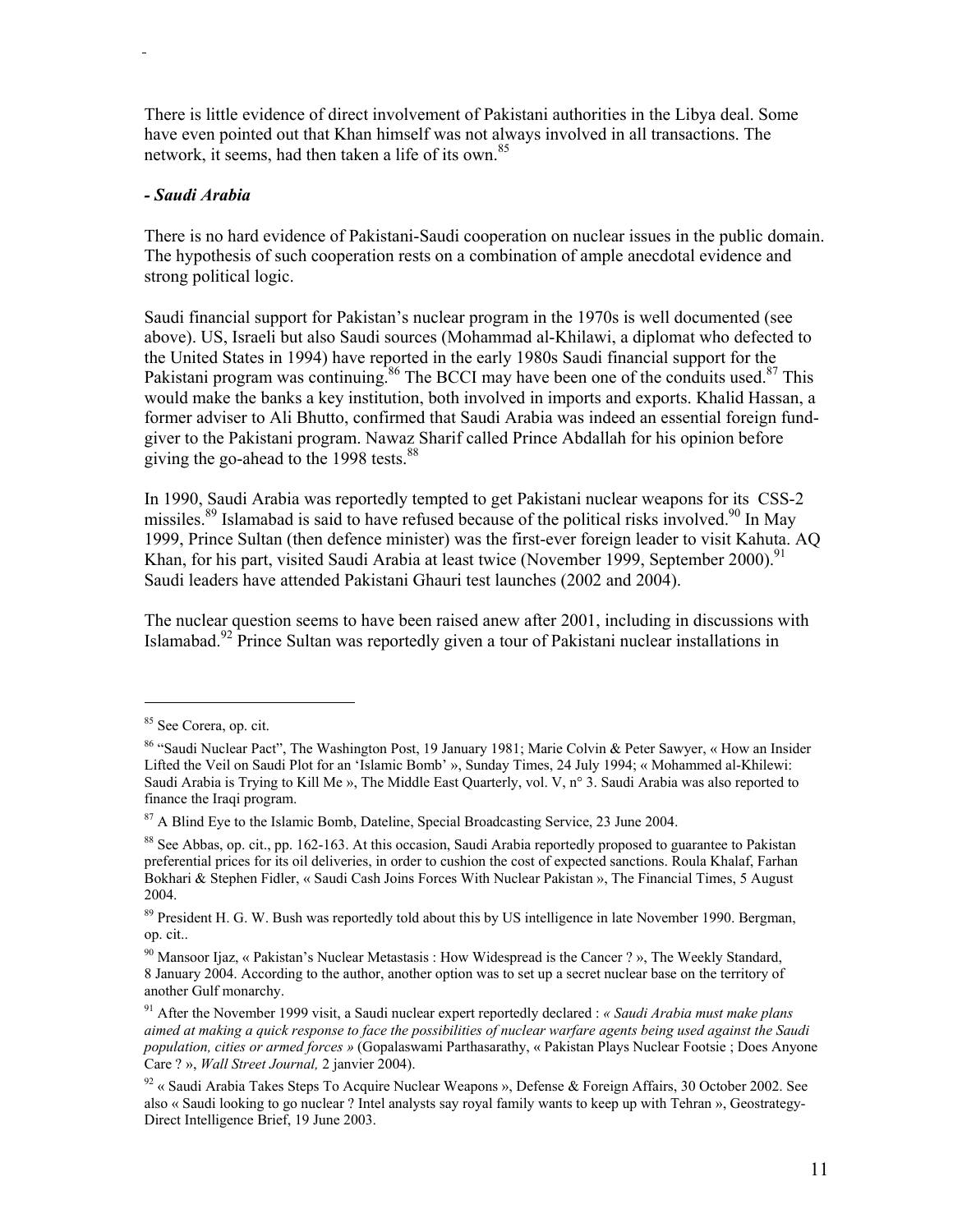August 2002.<sup>93</sup> President Bush himself is reported to have included Saudi Arabia in a list of countries of proliferation concerns in January 2003, and Ryad may have begun direct financing of KRL around that time.<sup>94</sup> According to US ambassador Chas Freeman, in 2003 king Fahd asked for a nuclear guarantee in case Iran produced the Bomb.<sup>95</sup> Whatever was said by Washington, it is dubious that in the post-9/11 context Ryad believes it will always be protected by the United States. (The 2003 US military withdrawal from Saudi Arabia may have been another incentive.) According to the *Guardian,* three options for the Saudi nuclear future were considered that year by Ryad: a nuclear deterrent; a security guarantee; or a nuclear-weapon free zone in the region.<sup>96</sup> (Prince Turki implicitly confirmed the existence of the document by stating it was not followed by action.<sup>97</sup>) A visit by Prince Abdallah in October 2003 was reportedly the next occasion for Islamabad and Ryad to discuss nuclear cooperation. Several sources have asserted that a "nukes for oil" barter was agreed upon at this occasion. Ryad may have formally asked for nuclear warheads to equip its CSS-2.<sup>98</sup> Other sources say that several Saudi C-130 made return trips to Pakistan between October 2003 and October 2004, followed by visits of nuclear experts in 2004-2005 under cover of the Hajj.<sup>99</sup> (The same sources say that Ryad's decision to recall 80 diplomats in January 2004, and general Musharraf's unexpected trip to Saudi Arabia in late June 2005, were caused by the windfall of the Abdul Qadeer Khan affair.<sup>100</sup>) In April 2006, a French media outlet stated that prince Khaled, vice-minister for defense, visited KRL in October 2004. It affirmed that nuclear cooperation between the two countries was now well underway. It stated that an agreement on nuclear cooperation was made at the occasion of king Abdallah's visit to Islamabad in February 2006, followed a visit to KRL by prince Sultan bin Abdulaziz, defense minister, in April.<sup>101</sup> A few weeks later, a German report stated that the Al-Sulayyil base, where CSS-2 are believe to be hosted, now houses Pakistani Ghauri missiles. $102$ 

Most of these elements are unconfirmed reports, but they are extraordinarily persistent. The doubts about Ryad's intentions have been further raised by the country's decision in April 2005 to ask the IAEA for a "Small Quantities Protocol" (SQP), exempting the Kingdom from intrusive monitoring of nuclear activities.

#### **Other countries**

<sup>93</sup> Selig S. Harrison, « U.S. must clamp down on Pakistan nuke dealing », San José Mercury News, 30 May 2003.

<sup>&</sup>lt;sup>94</sup> See Corera, op. cit., p. 168.

<sup>&</sup>lt;sup>95</sup> Harrison, op. cit.

<sup>96</sup> Ewan MacAskill & Ian Traynor, « Saudis consider nuclear bomb », The Guardian, 18 September 2003. This information was confirmed by Simon Henderson in « Toward a Saudi Nuclear Option : The Saudi-Pakistani Summit », Policywatch,  $n^{\circ}$  793, The Washington Institute for Near East Policy, 16 October 2003.

<sup>&</sup>lt;sup>97</sup> Khalaf et al., op. cit.

<sup>98</sup> Arnaud de Borchgrave, « Pakistani-Saudi trade nuke tech for oil », UPI, 20 October 2003; Uri Dan, « Saudis Trying to Buy Nukes », New York Post, 22 October 2003; David R. Sands, « Israeli general says Saudis seek to buy Pakistani nukes », Washington Times, 23 October 2003; Ze'ev Schiff, "Iran: Pakistan Helping Saudis Develop Nukes", Haaretz, 8 December 2004.

<sup>&</sup>lt;sup>99</sup> « Pak-Saudi N-link alive », News Insight, 15 April 2005; Amir Mir, « Probe into nuclear cooperation worries Pakistan, S. Arabia », South Asia Tribune, 6 July 2005. The participation of Saudi scientists to Khan-organized conferences is also reported. Broad & Sanger, « As Nuclear Secrets Emerge… », op. cit.

 $100$  Mir, op. cit.

<sup>101 &</sup>quot;Face au défi iranien, une bombe saoudienne?", Intelligence online, 21 April 2006.

<sup>&</sup>lt;sup>102</sup> "Report Alleges Saudi Arabia Working on 'Secret Nuclear Program' with Pakistani Assistance", WMD Insights, May 2006, p. 4.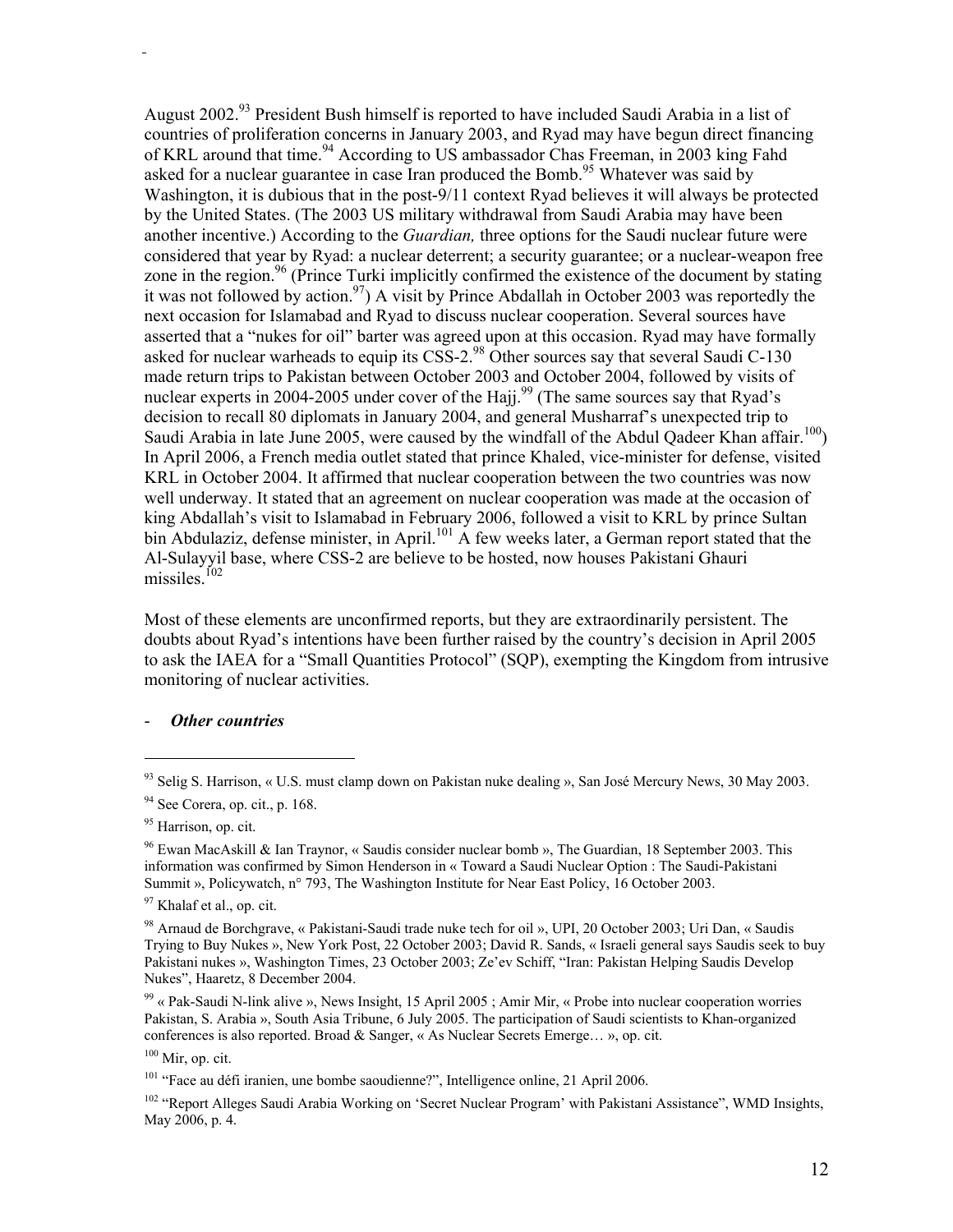It was reported in 1999 by a Pakistani newspaper that the **United Arab Emirates** had requested nuclear assistance to AQ Khan during a visit of minister of information Shaykh Abdullah Bin Zayid Al Nahyyan; AQ Khan reportedly said that he would not give nuclear weapons to the UAE "*on a platter*", but would consider nuclear training and education.<sup>103</sup> There are good reasons to believe that the UAE could have expressed an interest in nuclear weapons: (1) its central role in the foundation of the BCCI, which was probably used as a conduit for Pakistani imports and exports; (2) its pivotal role as a "node" in Khan's exports network; (3) its unease about the development of Iran's nuclear program; (4) its possession of Black Shaheen cruise missiles (as well as a few ageing Scud B ballistic missiles), which could probably host a smallsize nuclear warhead.

It was reported in 2004 that an offer for nuclear technology and hardware was made by AQ Khan to Syria.<sup>104</sup> AQ Khan gave several lectures in Damascus in late 1997 and early 1998.<sup>105</sup> But he is also suspected to have met a top Syrian official in Beirut to offer assistance with a centrifuge enrichment facility.<sup>106</sup> After 2001, AO Khan's meetings with Syrians were reportedly held in Iran.107 Not much is known about the Syria case. Some intelligence sources reportedly believe that the country has imported centrifuges from the network.<sup>108</sup> However, other sources have stated that the offer was declined<sup>109</sup>

Other countries have been mentioned. It was reported in 2004 that AQ Khan offered nuclear assistance to **Egypt**, who is said to have turned town the offer.<sup>110</sup> Some suspect that AQ Khan may have transferred centrifugation technology to **Brazil.**<sup>111</sup> There have also been throughout the 1980s and 1990s several mentions of **Turkey** as a possible recipient of Pakistani nuclear technology.112 Finally, several sources claim that Pakistan exported its URENCO centrifugation technology to **China,** who had a relatively weak centrifuge enrichment program.<sup>113</sup>

#### **Pakistani Nuclear Exports: Was There a State Policy?**

#### *- An individual initiative?*

<sup>&</sup>lt;sup>103</sup> "Government offers UAE nuclear training but not atomic bomb on platter", Jasarat, 26 May 1999; quoted in Gaurav Kampani, "Second Tier Proliferation: The Case of Pakistan and North Korea", The Nonproliferation Review, Fall/Winter 2002, p. 114.

<sup>104</sup> Louis Charbonneau, "Some in U.S. Think Syria Has Atomic Centrifuges – Sources", Reuters, 5 may 2004; Central Intelligence Agency, Unclassified Report to Congress on the Acquisition of Technology Related to Weapons of Mass Destruction and Advanced Conventional Munitions (1 January – 31 December 2004), 2006.

<sup>&</sup>lt;sup>105</sup> Douglas Frantz, "Black Market Nuclear Probe Focuses on Syria", The Los Angeles Times, 24 June 2004.

<sup>106</sup> Kampani, Proliferation Unbound…, op. cit.

<sup>107</sup> Frantz, "Black Market Probe…", op. cit.

<sup>108</sup> Charbonneau, "Some in US…", op. cit.

<sup>&</sup>lt;sup>109</sup> Interview of a senior US official quoted in Robert Windrem, « Pakistan : The crazy soup'. Nuclear politics – and the 'Islamic Bomb'", NBC News, msnbc.com, 6 February 2004. See also Andrew Koch, "AQ Khan Network: Case Closed?", op. cit.

<sup>110</sup> Albright & Hinderstein, "Unraveling the A. Q. Khan…", op. cit., p. 113.

<sup>&</sup>lt;sup>111</sup> See Carmen Gentile, « Brazil realizes its nuclear ambitions », ISN Security Watch, 16 May 2006.

<sup>&</sup>lt;sup>112</sup> See Mustafa Kibaroglu, "Turkey's Quest for Peaceful Nuclear Power", The Nonproliferation Review, Spring-Summer 1997, p. 35; and Deniz Zeyrek, "Pakistan's offer for cooperation", Radical, 1 June 1998.

<sup>&</sup>lt;sup>113</sup> David Albright & Mark Hibbs, "Pakistan's bomb: Out of the closet", Bulletin of Atomic Scientists, vol. 48, n° 6, July-August 1992; Corera, op. cit., p. 45.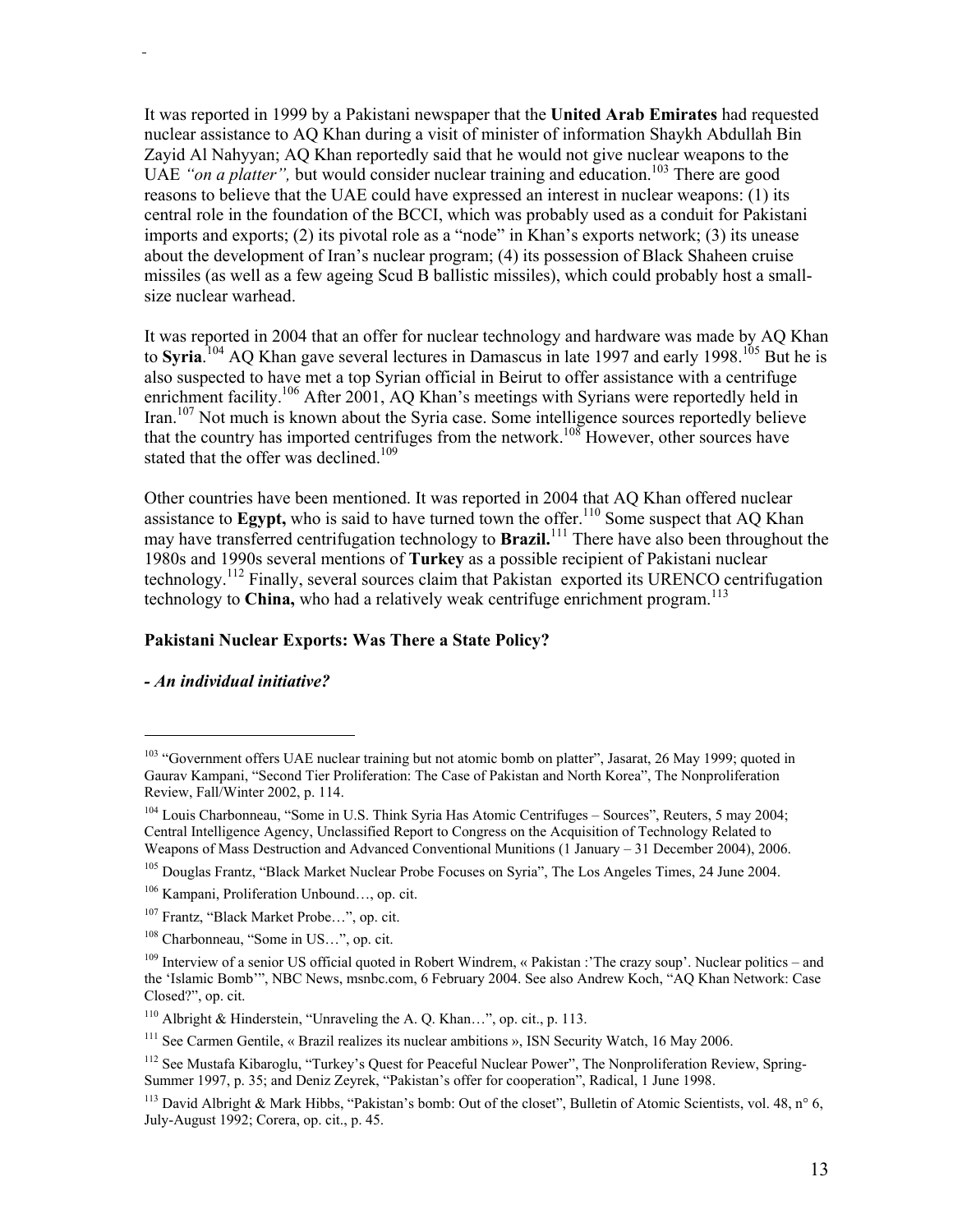Most knowledgeable observers of the Pakistani scene agree that AQ Khan had an important degree of autonomy. If nuclear weapons exports had been a consistent State policy, then it would have been logical that PAEC had a role in it too, which does not seem to have been the case. This does not exonerate Pakistani authorities (see below): but, as an informed observer put it, *"Khan likely exceeded whatever mandate he received from the Pakistani leadership".*<sup>114</sup> He may have felt that he was "covered" for whatever he did by the large amount of trust and autonomy he was enticed with.<sup>115</sup> It seems in fact that AQ Khan was able to manipulate the government and the Pakistani authorities did not want to know what was going on. For instance, he would tell the Prime minister that he needed to Iran for reasons of national security, and that would be enough.<sup>116</sup> "As long as Khan's group delivered the goods, no state authority questioned his *tactics"*. 117 The fact that Pakistani Air Force planes were chartered does not necessarily indicate a government implication in nuclear transfers: in the case of North Korea, a legitimate explanation was the missile and other arms transfers (such as air defense systems); in the case of Libya, the explanation would have been the export of conventional weapons.

The network's actions were made easy by the secrecy and compartmentalization of Pakistan's program until the late 1990s, which did not create the best conditions for oversight. Security precautions were made to protect KRL from the outside world, not to protect the outside world from KRL – and security officers reported to Khan.<sup>118</sup> Another reason was that KRL had become, by the late 1980s, a large weapons manufacturer embedded in Pakistan's militaryindustrial complex; many officials did not have an interest in rocking the boat. An Army investigation for details about KRL and PAEC procurements went nowhere.<sup>119</sup>

However, at some point, it became not good enough. Three events changed the picture: the 1998 tests, the 1999 coup, the 2001 attacks and their aftermath. There was a progressive reorganization of Pakistan's nuclear program between 1998 and 2001. The nuclear laboratories, which for a long time had a large operational and financial autonomy, were reined in. AO Khan was forced to retire from KRL in March 2001.

Several explanations exist as per the reasons of this decision. Some US Administration officials have said that this was an American request.<sup>120</sup> It may also have been Musharraf's own initiative – or a combination of both. After the 1998 tests, Pakistan was under strong pressure from the United States to show responsible behaviour, and in dire need of Western assistance. There was an ISI investigation of Khan's finances in 1998-1999.<sup>121</sup> Another inquiry by the newly-created National Accountancy Bureau, at the request of Musharraf, revealed unapproved financial transactions; it was not pursued due to the sensitivity of the matter.<sup>122</sup> Then came reports of

<sup>114</sup> Clary, The A. Q. Khan Network…, op. cit., p. 89.

<sup>&</sup>lt;sup>115</sup> Gordon Corera raises the intriguing possibility that AQ Khan himself might not have been the dominant partner in the network's exports activities. See Corera, op. cit., p. 66.

<sup>116</sup> NPEC Seminar, Washington, April 2006.

<sup>117</sup> Peter Lavoy & Feroz Hassan Khan, "Rogue or Responsible Nuclear Power? Making Sense of Pakistan's Nuclear Practices", Strategic Insights, Volume III, Issue 2, February 2004.

 $118$  See Corera, op. cit., p. 95.

<sup>119</sup> Corera, op. cit., p. 145.

<sup>&</sup>lt;sup>120</sup> David Sanger, The Khan Network, Conference on South Asia and the Nuclear Future, Stanford University, 4-5 June 2004.

 $121$  Corera, op. cit., p. 145.

<sup>122</sup> Abbas, op. cit., p. 231; Corera, op. cit., pp. 145-146.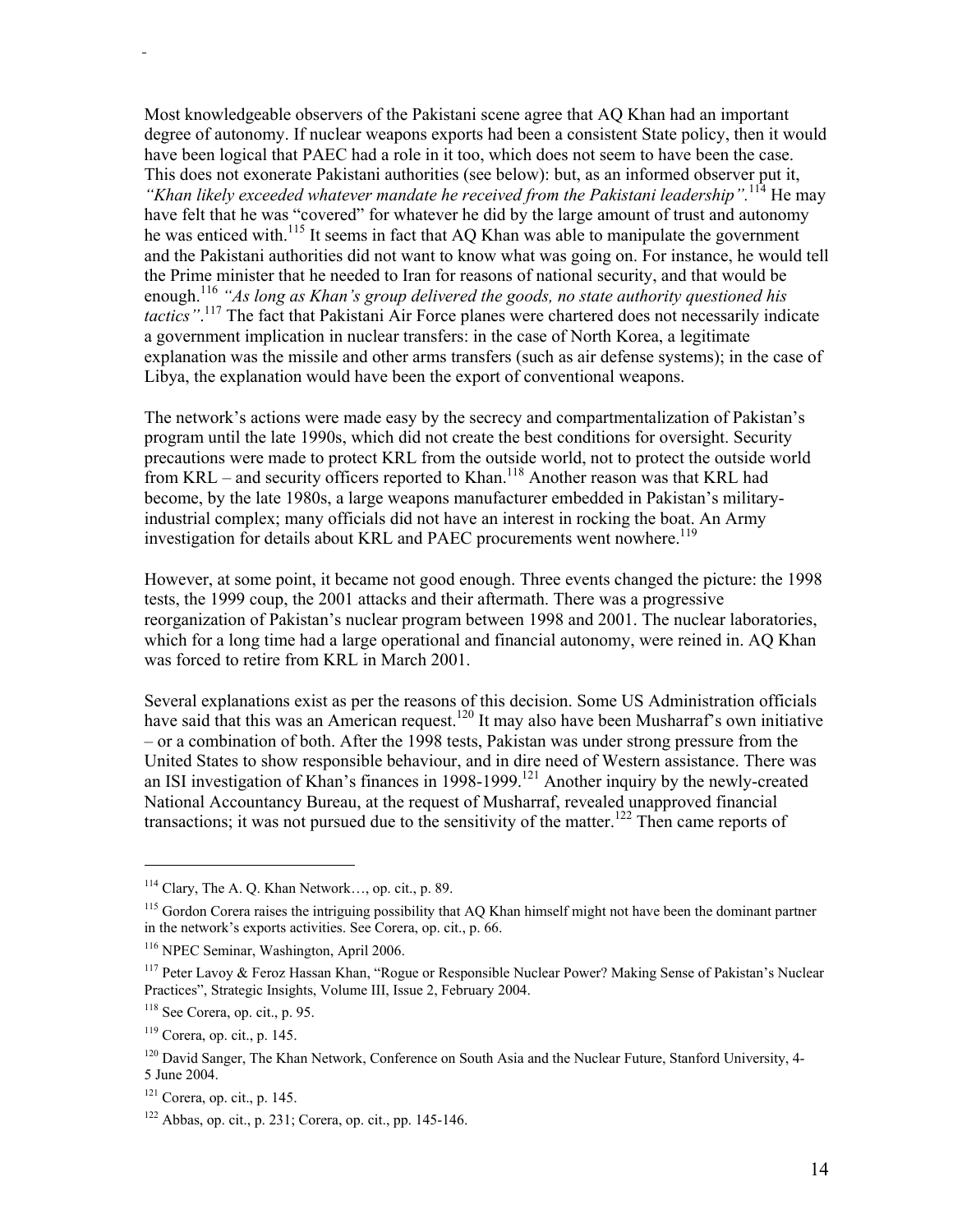North Korean experts visiting KRL. Although the visits were even then denied by AQ Khan, according to Musharraf the event triggered surveillance of his activities.<sup>123</sup> According to several sources, the ISI – which since 1999 reported directly to Musharraf – followed AQ Khan to Dubai in the fall of 2000. When asked for an explanation by general Musharraf, who was concerned about financial improprieties, he complained about the surveillance, gave false excuses and continued his travels.<sup>124</sup> The same thing happened when he was asked by Musharraf to explain an aircraft landing in Zahedan, Iran.<sup>125</sup> But AQ Khan probably felt invulnerable. He was clearly reluctant to abide by the new rules, which included a better oversight of nuclear officials. He was making it known that he disapproved the reorganization of Pakistani nuclear policy.<sup>126</sup>

The official version, which includes in particular the report that Pakistani authorities only discovered AQ Khan's unsanctioned activities after the ISI raided a cargo plane leaving for North Korea in 2000, is not convincing.<sup>127</sup> But there was definitely a personal element in his activities.

How come, then, that extensive transfer of nuclear technology to North Korea and Libya could have taken place from 2001 to 2003, at the exact time of Pakistan's consolidation of nuclear policy-making, and well after his dismissal in March 2001? He was allowed to continue his travels.<sup>128</sup> The reason may be that he had the keys to the imports network, still vital for the Pakistani nuclear program.<sup>129</sup> Note that AQ Khan remained « Special Adviser to the Chief Executive on Strategic and KRL Affairs » after his dismissal, until an NCA decision stripped him of this title on 31 January 2004.

Khan's motivations were complex and evolved over time. They cannot be reduced to a single factor. According to David Sanger, *"to understand AQ Khan, you have to understand ego, greed, nationalism, and Islamic identity".*130 A first motivation was to ensure his personal role and legitimacy in Pakistan's nuclear program: transfers were the counterpart of imports made for the sake of the Pakistani program, or of financial assistance given to Pakistan by countries such as Libya or Saudi Arabia. AQ Khan also reportedly wanted to deflect attention from Pakistan.<sup>131</sup> He said in his debriefing sessions that he thought that *"the emergence of more nuclear states would ease Western attention on Pakistan".*132 A second motivation, which seems to have gained in importance over time, was pure and simple greed. Supply created demand: excess inventories of centrifuges and spare parts (notably P1 centrifuges, since they were being replaced by P2s) were looking for a customer. A third element was pure and simple *hubris*. AQ Khan was a man who

 $123$  Musharraf, op. cit., p. 189.

<sup>124</sup> See Frantz, "Pakistan's Role…", op. cit.; and William Langewiesche, "The Point of No Return", The Atlantic Monthly, January-February 2006.

<sup>&</sup>lt;sup>125</sup> Interview in Nuclear Jihad, Discovery Times (TV channel), 17 April 2006.

<sup>&</sup>lt;sup>126</sup> These events followed the restructuration of the NCA announced in February 2000 (cf. infra.). See « Dr. Qadeer Khan Bids Farewell to KRL », Dawn, 2 April 2001. Ishfaq Ahmed, head of PAEC, was also replaced.

<sup>&</sup>lt;sup>127</sup> Lancaster & Khan, « Musharraf Named in Nuclear Probe », op. cit. ; David Rohde & David E. Sanger, « Key Pakistani Is Said to Admit Atom Transfers », New York Times, 2 February 2004.

<sup>128</sup> Sanger, The Khan Network, op. cit.; Edward Harris, « Khan visited uranium-rich African nations », Associated Press, April 2004.

<sup>&</sup>lt;sup>129</sup> Personal communication by a US expert, drawing on conversations with former SPD officials.

<sup>130</sup> Sanger in Nuclear Jihad, op. cit.

<sup>131</sup> Lancaster & Khan, "Musharraf Named in Nuclear Probe", op. cit.

<sup>132</sup> Rohde & Sanger, "Key Pakistani Is Said…", op. cit.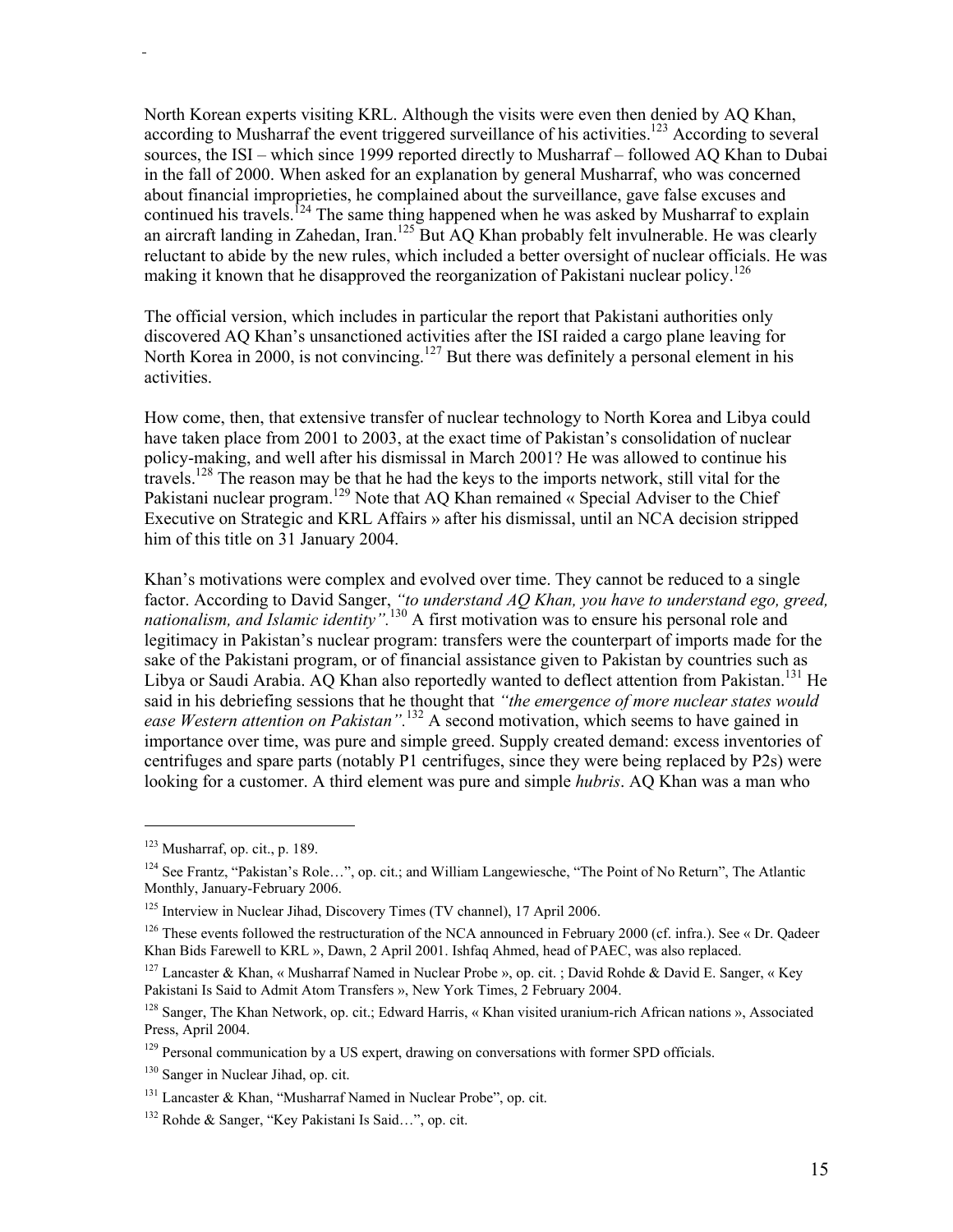enjoyed defying authority and norms. He talked about centrifugation technology as if it was his own property. This is where the Islamic dimension comes into play: he may have been willing to be recognized as the one who gave the Bomb to the *Umma*. He reportedly said that his transfers *"would help the Muslim cause".*<sup>133</sup> That said, some of those who know him say AQ Khan is not an Islamist, and that he emphasized his faith to bolster his support in the country. AQ Khan may simply have wanted to "defy the West" – given that all known customers were on unfriendly terms with the United States and Europe.

#### *- A State policy?*

Most known exports happened between 1988 (the death of Zia) and 1999 (the Musharraf takeover). In August 1988, the program came into the hands of Senate chairman GI Khan (who immediately became President according to succession rules) and CoAS Mirza Aslam Beg.

In the ensuing decade, the structure of Pakistani power was complex, and divided amongst three individuals: the President, the Prime Minister, and the CoAS. (See chart.) For this reason, it is obviously difficult to answer to the question "who knew what?". As two knowledgeable observers put it, *"The diffusion of authority enabled national security organizations to manipulate the system and become nearly autonomous. In this environment, Khan would have needed to convince only one of the centers of power that sharing nuclear technology with foreign entities would be in Pakistan's interest"*. 134

What seems clear is twofold. First, the Prime Ministers during that period (Benazir Bhutto and Nawaz Sharif in particular) were not completely out of the loop. Indeed, the Pakistani government openly acknowledges the role of two (conveniently dead) individuals close to the Bhutto family: general Imtiaz Ali, military secretary to ZA Bhutto and defense adviser to his daughter Benazir, and family dentist (*sic*) Zafar Niazi.<sup>135</sup> Second, a handful of Pakistani leaders seem to have played a key role. One was general **Mirza Aslam Beg**, vice-CoAS then CoAS from August 1988 until August 1991. There is ample evidence of his involvement in Iranian-Pakistani nuclear cooperation. As stated above, his personal background (a Shi'a) and political preferences led him to take a consistent pro-Iranian, anti-Western stance. Another key individual was **Ghulam Ishaq Khan**. One quasi-official statement reported GI Khan as being actually *in charge* of the nuclear program from 1975 until 1991.<sup>136</sup> As defense minister, he was involved in the decision to make Kahuta a separate entity under AQ Khan.<sup>137</sup> He was a member of the threemen KRL oversight board when it was created in 1976.<sup>138</sup> As finance minister, he was present at the first 1983 cold tests.<sup>139</sup> He also gave tax-free status to the BCCI, which was used as a conduit

<sup>&</sup>lt;sup>133</sup> Ibid. Some sources have reported that AQ Khan participated in Lashkar-e-Toiba meetings. Kaushik Kapisthalam, « Pakistan's forgotten al-Qaeda nuclear link », Asia Times, 4 juin 2004; B. Raman, « The Omens from the White House », South Asia Analysis Group Papers, n° 381, 23 décembre 2001.

<sup>&</sup>lt;sup>134</sup> Lavoy & Hassan Khan, op. cit.

<sup>&</sup>lt;sup>135</sup> NTI Global Security Newswire, "Pakistan Military Distances Itself From Khan", 10 July 2006.

<sup>136</sup> Mushahid Hussain, "Media off target with Pakistan nuclear scare", Asia Times, 7 November 2001. An unnamed Pakistani official makes him *"the grandfather"* of the Pakistani Bomb (quoted in Clary, The A.Q. Khan Network…, op. cit., p. 44).

<sup>&</sup>lt;sup>137</sup> Chaudhri, "Pakistan's Nuclear History...", op. cit.

<sup>&</sup>lt;sup>138</sup> Shahid ur-Rehman, Long Road to Chagai, Islamabad, Print Wise Publications, p. 53; S. Shabbir Hussain & Mujahid Kamran, *Dr. A. Q. Khan on Science and Education*, Lahore, Sang-e-Meel Publications, 1997, p. 212.

<sup>&</sup>lt;sup>139</sup> Usman Shabbir, "Remembering Unsung Heroes: Munir Ahmad Khan", Defence Journal, May 2004; Chaudhri, "Pakistan's Nuclear History...", op. cit.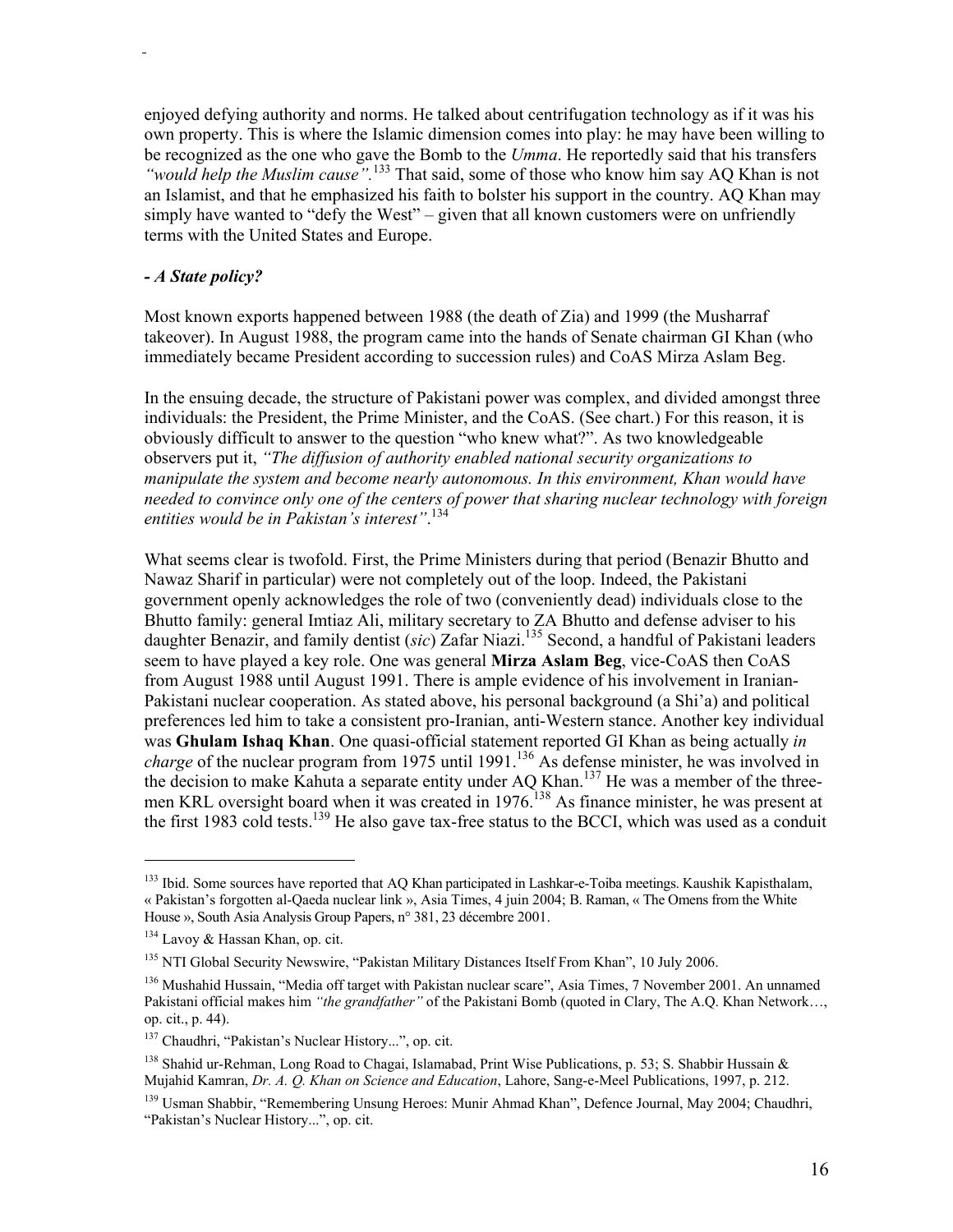for Pakistani nuclear imports and exports.<sup>140</sup> Being chairman of the Senate, he automatically became president, at the same time as MA Beg became CoAS, after Zia's death, and remained in that position until July 1993. He was close to Beg and broke with him only when he became clear that he wanted to topple Nawaz Sharif. (GI Khan also opposed Beg's preferred candidate for his own succession, general Hamid Gul, a former ISI chief.) In 1990, AQ Khan acknowledged that he had been a key supporter of the nuclear program.<sup>141</sup> He even described him as guarding the program *"like a rock"*. 142 When he died, AQ Khan had a mausoleum built for him in the "GI Khan Institute", for which he had been the project director. Finally, it is hardly conceivable that successors to MA Beg as chiefs of Army staff (generals Azif Nawaz, Abdul Wahid Kakar, Jehangir Karamat, and Pervez Musharraf) were *completely* unaware of *any*  transfers of nuclear technology. At the very least, they proved unwilling to ensure that Khan was not able to proceed with unsanctioned exports. General **Jehangir Karamat** in particular may have been a key player in his capacity of CoAS from December 1996 until his resignation in October 1998. He was in good terms with AQ Khan. He reportedly ensured KRL participation in the 1998 tests.<sup>143</sup> (He was nominated ambassador to the United States in November 2004: but in March 2006, the Pakistani press has announced his early departure from his position, for unknown reasons.) AQ Khan has reportedly admitted that both Kakar and Karamat knew and approved of his dealings with North Korea.<sup>144</sup>

During the period 1987-1999, AQ Khan, who was certainly good at manipulating the system, may have been himself manipulated as to ensure "plausible deniability". AQ Khan's personal profits were reportedly known by the ISI since 1988, but Pakistan's military authorities refused to act.145 In 1989, the ISI reported suspicious activities, to President GI Khan, but as the protector of AQ Khan he just told him that he needed to be careful.<sup>146</sup> Knowledgeable observers suggest that a combination of factors in the year 1987 led to the emergence of the network: the shift towards P2 centrifuges, creating a large "excess inventory" of P1s; the arrival of MA Beg as VCoAS; the "Brasstacks" crisis with India; and the "dress-down" given by Zia to AQ Khan for having boasted about Pakistan's nuclear capability in an interview.

So, were nuclear exports a personal initiative or a State policy? The answer is: a little bit of both, in various proportions according to the circumstances. Different transfers probably reflected different situations.

There are first the three cases where the network was not directly involved: China, North Korea and possibly Saudi Arabia. The possible *quid pro quo* with **China** (centrifugation technology in return for UF6 or HEU, as well as a weapon design) would have been a State policy. Some claim that such a deal was concluded in the mid-1980s. In any case, the scope of Pakistan's nuclear cooperation with China, which extends for more than a decade, strongly suggests a government approval. The transfers to **North Korea** may have been a State policy made with knowledge of some high-level Pakistani authorities (including perhaps Benazir Bhutto and Nawaz Sharif), although this point remains unclear. In any case, no element of Islamic solidarity was present

 $140$  Clary, The A. Q Khan Network..., op. cit., p. 44.

<sup>&</sup>lt;sup>141</sup> « Dr. A. Q. Khan speaks to Defence Journal », Defence Journal, December 1990.

<sup>&</sup>lt;sup>142</sup> Quoted in Corera, op. cit., p. 50.

<sup>&</sup>lt;sup>143</sup> Rai Muhammad Saleh Azam, « When Mountains Move – The Story of Chagai », Defence Journal, June 2000.

<sup>144</sup> Lancaster & Khan, "Musharraf Named in Nuclear Probe", op. cit.

<sup>&</sup>lt;sup>145</sup> John Wilson, "Notes from the nuclear underground", The Pioneer, 9 June 2006.

 $146$  Corera, op. cit., p. 96.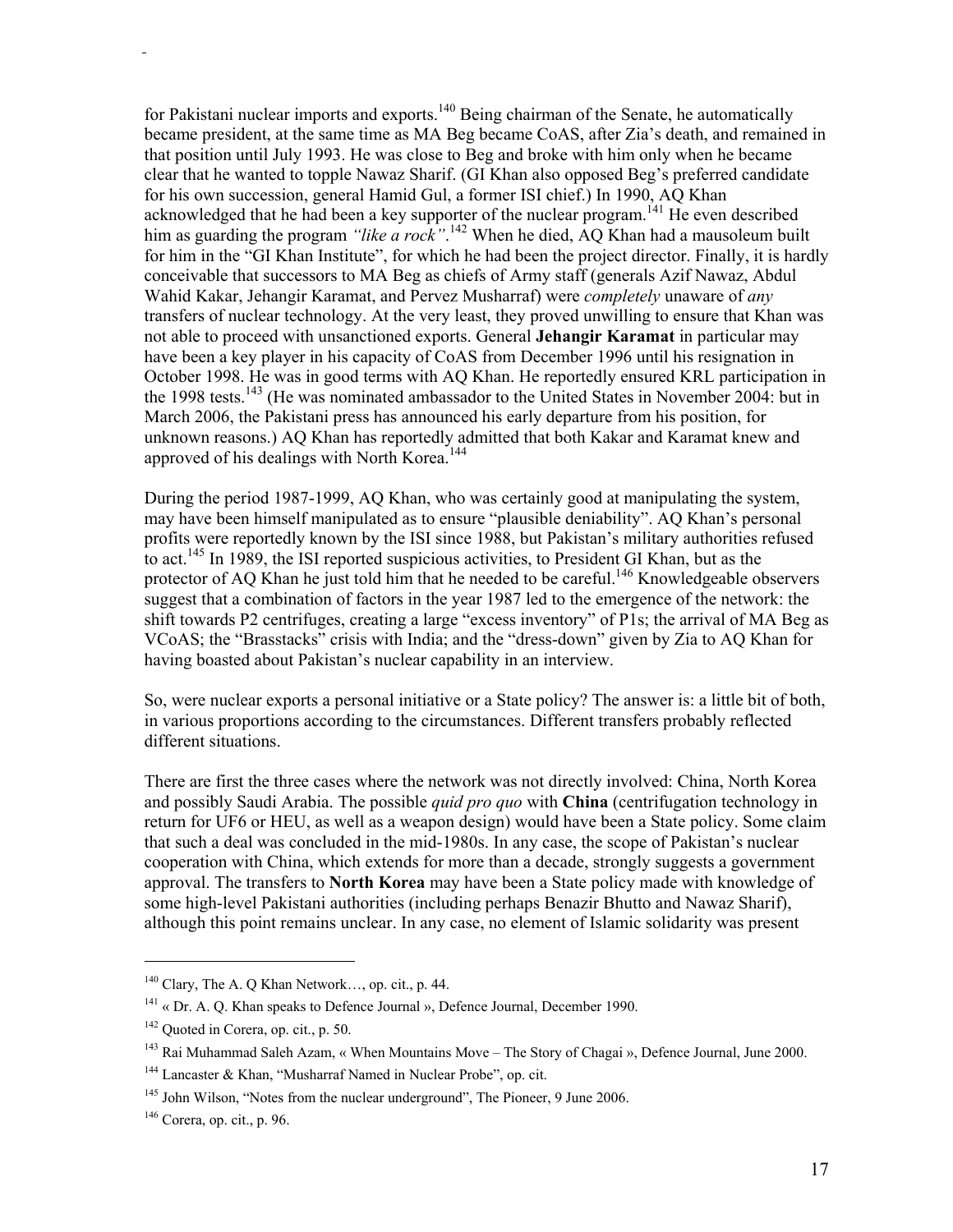there. Rather, it was the need to ensure the continued development and reliability of the liquidfuel (*Ghauri*-type) family of Pakistani ballistic missiles. Finally, any nuclear cooperation discussions with **Saudi Arabia** would have been, in all likelihood, sanctioned by the highest political and military authorities.

And then there are the cases where the network was directly involved: Iran, Libya, Iraq, possibly Syria and others. **Iran** is the most complex case. The launching of a military-oriented nuclear cooperation was probably not sanctioned by President Zia ul-Haq. However, in the period 1988- 1995, exports to Iran were known by most Pakistani leaders, including Prime Ministers Bhutto and Sharif, and deliberately encouraged by some, such as MA Beg and GI Khan. The case of **Libya** was probably a Khan initiative. To some, including Khan himself, this may also have been "payback time". When Tripoli agreed to give financial support for the Pakistani program in the early 1970s, it asked for nuclear technology in return. (ZA Bhutto never committed himself to go that far.<sup>147</sup> But he may have created expectations in Ghaddafi's mind.) Finally, offers to **Iraq** and possibly to **Syria** were probably AQ Khan's own initiative.

It seems reasonable to say that there was no constant and consistent State policy governing the nuclear exports made, or sanctioned, by Pakistani officials in the past 30 years. Concrete interests, personal and national, seem to have been the primary driver behind these exports. They were made possible by the large freedom of manoeuvre given to AQ Khan's activities until the end of the 1990s. But there has been, at least in one instance, in the late 1980s, an attempt to make nuclear exports part of a broader national strategic orientation.

Some argue, however, that Pakistani nuclear exports do reflected a consistent State policy. According to Simon Henderson, there were two successive Pakistani strategies. First, a strategy of exchanges or barters: one with China (centrifuge technology for HEU and bomb design), one with North Korea (centrifuge technology for ballistic missiles). Second, a strategy designed to blackmail the United States, through exports to Muslim States.<sup>148</sup>

Alternatively, different actors of the Pakistani leadership may have had different strategies.

# **Future Risks**

 $\overline{a}$ 

There is no reason to believe that the current Pakistani leadership would today deliberately transfer expertise and knowledge to other States or non-State actors, at least in peacetime. The risk of further deliberate transfers of nuclear technologies by the Pakistani authorities appear much weaker today – at least as long as there is an objective alliance between Pakistan and the United States. And there are good reasons to believe that Pakistan has put its nuclear house in order, in a series of decisions and reorganizations made between 1998 and 2003. The SPD is a serious organization manned by serious people.

# *- The risk of further unsanctioned transfers*

However, risks have not disappeared.

It is not certain that the additional security procedures set up by Pakistan since 2001 make it impossible to have significant unsanctioned transfers of know-how and expertise by lower-level

<sup>&</sup>lt;sup>147</sup> Herbert Krosney & Steve Weissman, The Islamic Bomb, New-York, Times Books, 1981, p. 65.

<sup>&</sup>lt;sup>148</sup> NPEC Seminar, Washington, April 2006.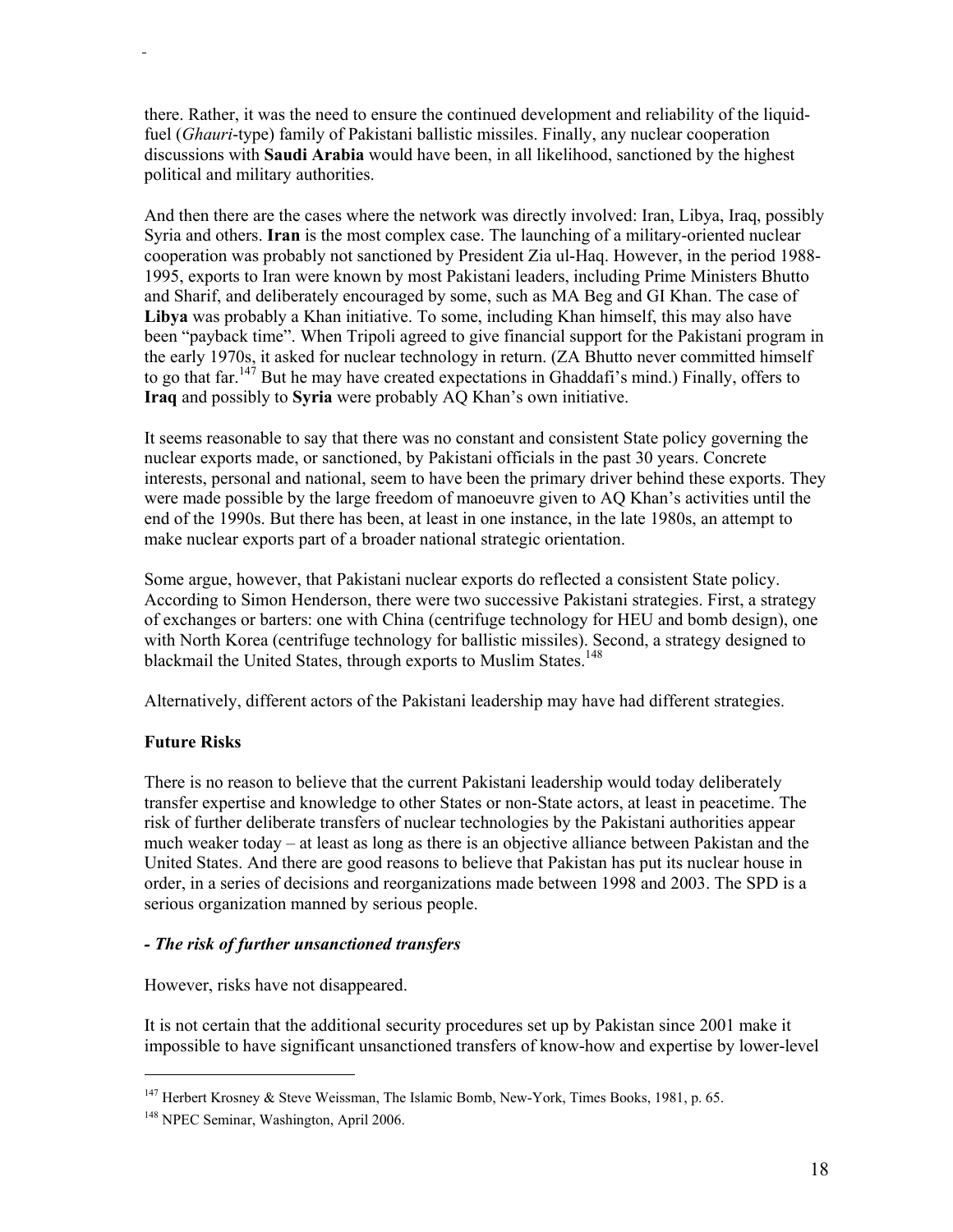scientists or engineers. No less than 10.000 to 16.000 people are employed by PAEC.<sup>149</sup> A total of 6.500 scientists and 45.000 people are reportedly involved in the whole nuclear program.<sup>150</sup>

Precedents are not reassuring. The full story of the travels of Sultan Bashiruddin Mahmood (a former PAEC director), Chaudry Abdul Majid (a former New Labs director), and Mirza Yusuf Baig (a PAEC engineer) to Afghanistan has yet to be written. The same for Suleiman Asad and Muhamed Ali Mukhtar's alleged links with Al-Qaida.<sup>151</sup> Some of these individuals were previously associated with AQ Khan, including Mahmood who had been his first boss in 1975. The old question "who will guard the guardians?" remains relevant in Pakistan.<sup>152</sup>

In the past, key government officials were known for their Islamist sympathies. This was apparently the case for key scientists such as Abdul Qadeer Khan and Bashiruddin Mahmood, or military leaders such as Mirza Aslam Beg and Hamid Gul (a former ISI director).<sup>153</sup> This was also the case of Muhammad Aziz Khan (a former chairman of the joint chiefs of staff and as such responsible for nuclear procurement until 2004, and known to consider the United States as the enemy number one of the Muslim world). Some scientists and engineers may have divided loyalties if approached by a non-State Islamist actor. For a long time, this was not viewed as a problem by those overseeing the program: it was thought that piety was conducive to respect for authority.<sup>154</sup>

Risks of transfers would also exist in a crisis situation: Pakistan could pre-delegate launch authority by fear of pre-emption or decapitation.<sup>155</sup> Putting nuclear weapons systems on alert involves the relocation of several elements (physics packages, assembled warheads, delivery systems), making them vulnerable during transit. Also, it should be noted that a pilot flying a nuclear-armed aircraft is reportedly given all necessary codes before taking off.<sup>156</sup> One former official has even mused with the idea of a deliberate transfer to a non-State actor in wartime in order to ensure a capability to retaliate on Indian soil; such a scenario would fall into the category of sanctioned transfers.<sup>157</sup>

<sup>149</sup> Estimates based on Chaudhri, "Pakistan's Nuclear History…", op. cit.

 $150$  Corera, op. cit., p. 213.

<sup>&</sup>lt;sup>151</sup> Mahmood and Majid were arrested on October 23, 2001 (« Two retired Nuclear Scientists admit to meeting Osama bin Laden », Dawn, 12 November 2001). Mahood had been fired from PAEC in 1998, perhaps due to a very peculiar conception of "Islamic science". See Rory McCarthy, « Worrying times ? », The Guardian, 8 novembre 2001 ; and T. Sreedhar, « New threat from the Taliban », The Hindu, 18 mai 2001. Suleiman Asad and Muhamed Ali Mukhtar were sent to Burma at the end of 2001, officially to help building a nuclear reactor.

<sup>&</sup>lt;sup>152</sup> The ISI has no role in nuclear security (see David Rohde, « Nuclear Inquiry... », op. cit.). But it may have a role in the monitoring of SPD security personnel.

<sup>&</sup>lt;sup>153</sup> Some sources have reported that AQ Khan, Bashiruddin Mahmood and Hamid Gul participated in Lashkar-e-Toiba meetings. Kaushik Kapisthalam, « Pakistan's forgotten al-Qaeda nuclear link », Asia Times, 4 juin 2004; B. Raman, « The Omens from the White House », South Asia Analysis Group Papers, n° 381, 23 décembre 2001.

<sup>154</sup> Ehsan Masood, « A. Q. Khan: nuclear outcast, but scientific benefactor », SciDevNet, 6 février 2004.

<sup>&</sup>lt;sup>155</sup> Peter R. Lavoy & MAJ Stephen A. Smith, « The Risk of Inadvertent Nuclear Use Between India and Pakistan », Strategic Insight, 3 février 2003.

<sup>&</sup>lt;sup>156</sup> This procedure was confirmed by general Durrani's report (op. cit., p. 33). However, according to one account, the pilot would reportedly receive the codes only once he has left the country's airspace (Bennett Jones, op. cit., p. 212.)

<sup>&</sup>lt;sup>157</sup> Personal communication by a former ISI director, october 2004.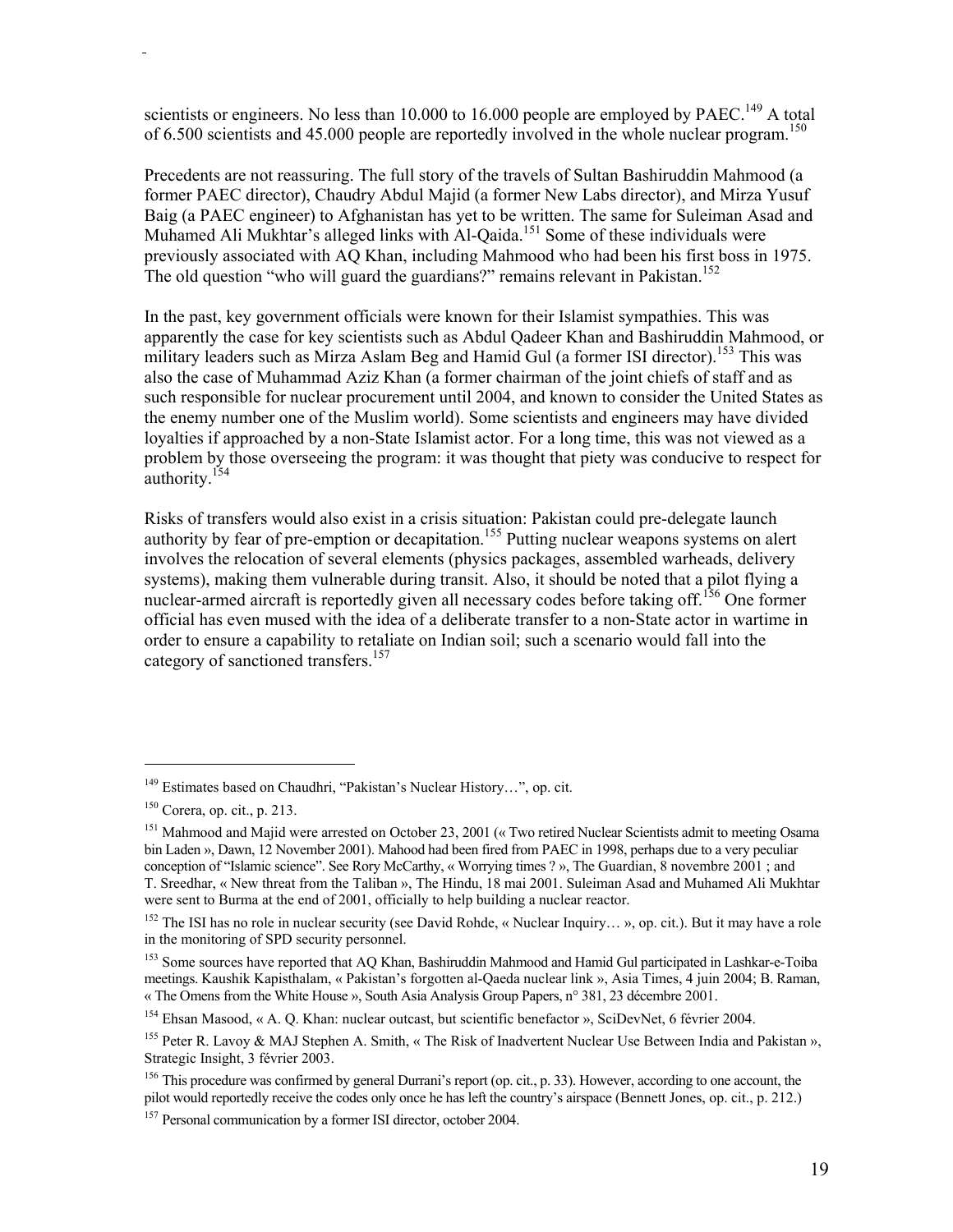The lack of real checks and balances and democratic controls in today's Pakistan might make it still possible in a post-Musharraf future for a Pakistani CoAS to order, on his own, a direct transfer of key technologies or equipments.

## *- The risk of further sanctioned transfers*

If Iran encountered technical problems in the advancement of its nuclear program, it surely would like to benefit again from Pakistan's expertise. But it is very unlikely that Islamabad would agree. At the same time, two critical Iranian players of the Pakistan-Iran discussions of the 1980s are still in power in Tehran : Rafsanjani (head of the Expediency Council) and Mohsen Rezai (secretary of the Expediency Council, and a former candidate to the 2005 elections whose views on the United States are close to Ahmadinejad's). Their knowledge about the Pakistani system may put them in a position to approach certain players. In any case, new State-sponsored transfers would certainly suppose a breakdown in US-Pakistan relations. Note also that Islamabad would have to make a choice between Ryad and Tehran.

As far as Saudi Arabia is concerned, three scenarios can be conceived. A first scenario is a Pakistani nuclear guarantee without deployments, such as the one given by the US to Japan. Ballistic missiles based in south-western Pakistan would have the range to cover a significant portion of Saudi neighbourhood, including US bases (though not Israel).<sup>158</sup> Some Pakistani planners acknowledge that such an option would be conceivable.<sup>159</sup> It would not question the existence of US-Saudi and US-Pakistan alliances.<sup>160</sup>

A second scenario would be a security guarantee involving nuclear deployments on Saudi soil, such as the one given by the US to Germany. It would not be a violation of the NPT, and if Pakistan continues to build up its arsenal, would not detract from immediate deterrence needs vis-à-vis India. It would be a win-win proposal, since Pakistan would gain in survivability against a hypothetical Indian preemptive strike (although even Shaheen-2 missiles would not be able to threaten Delhi from Saudi territory). Being detectable, such deployments would only be conceivable if relations between Washington on the one hand, Ryad and Islamabad on the other. However, Pakistani planners acknowledge that they would be unacceptable to Israel.<sup>161</sup> One of them calls the scenario *"worse than the Cuban [missile] crisis".*<sup>162</sup>

A third scenario would be a Saudi bomb, either with the help of Pakistan or completely indigenous. Though highly unlikely, it is not completely farfetched given the Kingdom's wealth. A « Nuclear Energy Research Institute » was inaugurated in 1988, and Saudi publications show an interest in nuclear physics and technology.<sup>163</sup> The Saudi request for access to the SQP in 2005 (immediately followed by an unexpected visit by Musharraf on 25 and 26 June) raised eyebrows. Some sources assert that a second nuclear research center was created in 1975 at the Al-Suyyalil

<sup>&</sup>lt;sup>158</sup> A Ghauri-2 missile based in Baluchistan could cover a significant part of the Middle East. Shaheen-2 missiles would also be conceivable, but they are the "crown jewels" of the Pakistani deterrent.

<sup>159</sup> Interview with Pakistani officials, Rawalpindi, October 2005.

<sup>&</sup>lt;sup>160</sup> According to Saudi defector Mohammad Al-Khilawi, such a guarantee was a condition given by Ryiad to its financing of the Pakistani program. Colvin & Sawyer, op. cit.

<sup>&</sup>lt;sup>161</sup> Interviews with Pakistani officials, Rawalpindi, October 2005.

<sup>162</sup> CERI-NPS seminar on South Asia, Paris, 18 November 2005.

<sup>&</sup>lt;sup>163</sup> Mark Gorwitz, Saudi Arabian Nuclear Science Bibliography : Open Literature Citations, Federation of American Scientists, May 2005 ; see also SIPRI, Saudi Arabia Country Profile.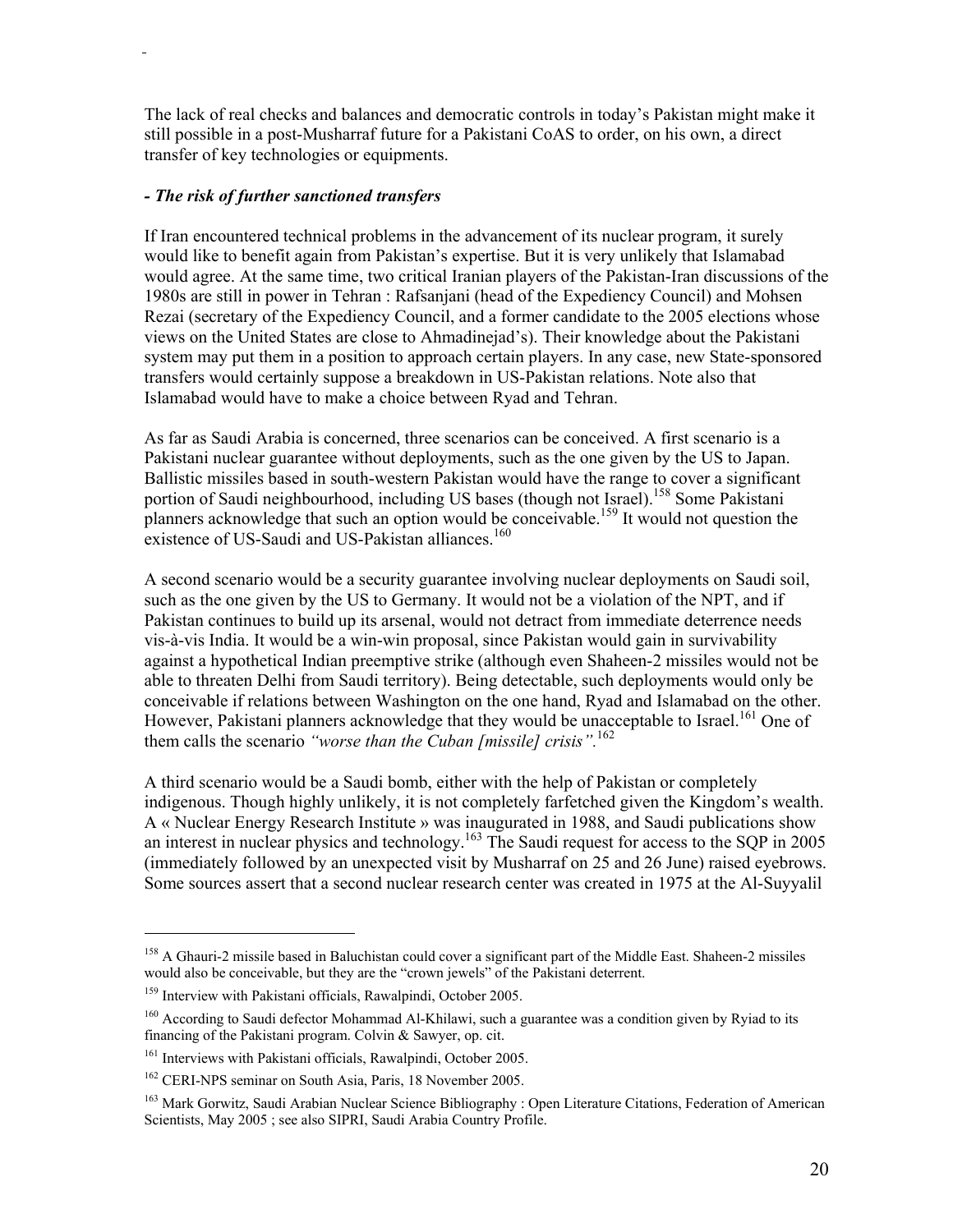base.164 This is where the CSS-2 missiles were stored in 1998 – the same year as the creation of the Nuclear Energy Research Institute. Washington reportedly told Islamabad that the sale of Pakistani nuclear weapons to Saudi Arabia is a red line Pakistan should not cross.<sup>165</sup>

\*

Since 1999, Pakistan has made considerable efforts in order to put its nuclear house in order, and a sense of responsibility on nuclear matters seems to pervade the country's leadership today. However, it will take time before Pakistan can be considered as "just another nuclear country". Two conditions may have to be met: the establishment of a long-term alliance between the United States and Pakistan, based on the recognition of enduring common interests, allowing the restoration of mutual trust; and the diffusion of a culture of responsibility in the vast Pakistani nuclear complex, beyond the elites.

<sup>164</sup> Colvin & Sawyer, op, cit.

<sup>&</sup>lt;sup>165</sup> Amrir Mir, « Probe into nuclear cooperation worries Pakistan, S. Arabia », South Asia Tribune, 6 July 2005.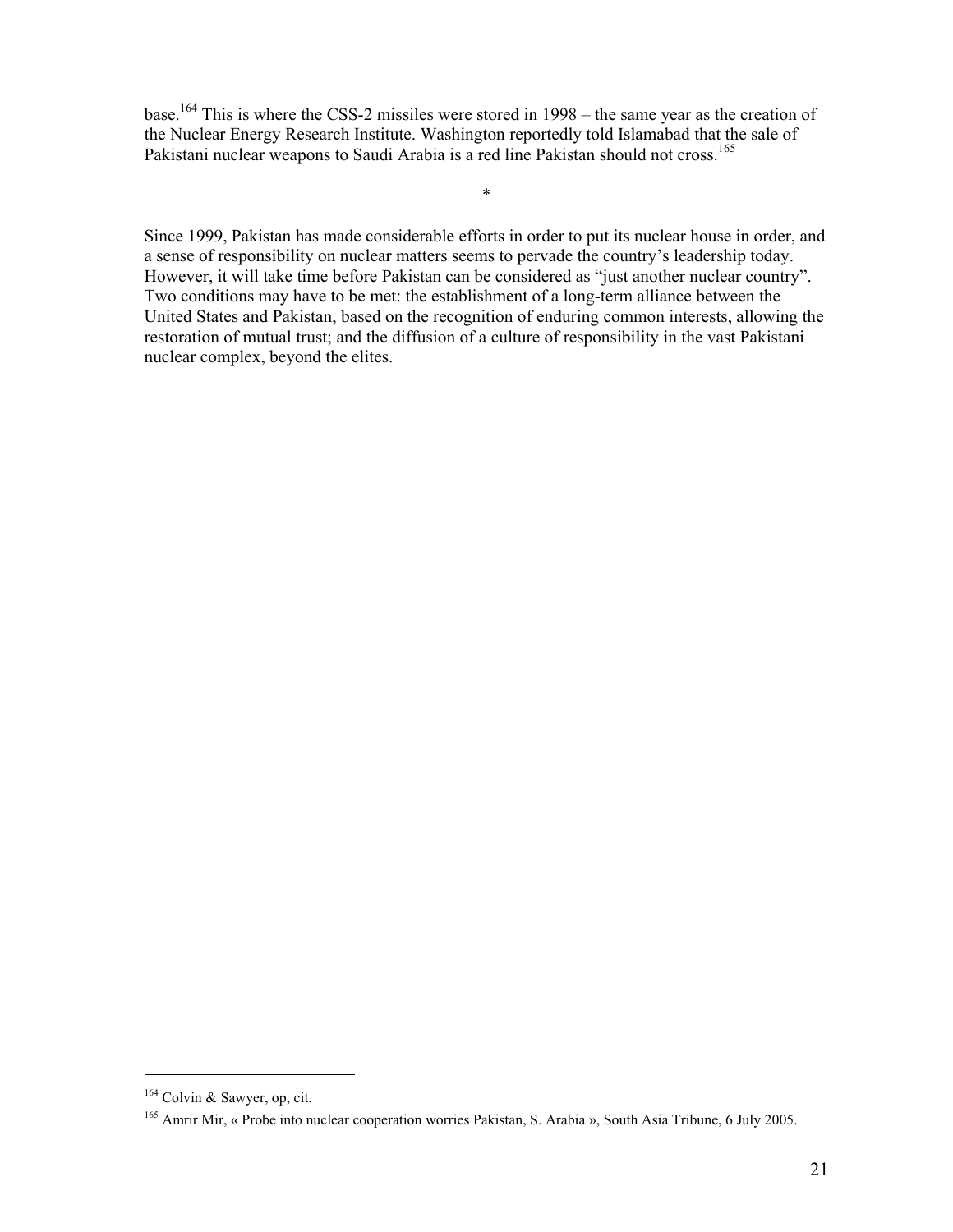# **TABLE: PAKISTANI LEADERSHIP AND NUCLEAR EXPORTS,**

**1987-2002**

 $\frac{1}{2}$  .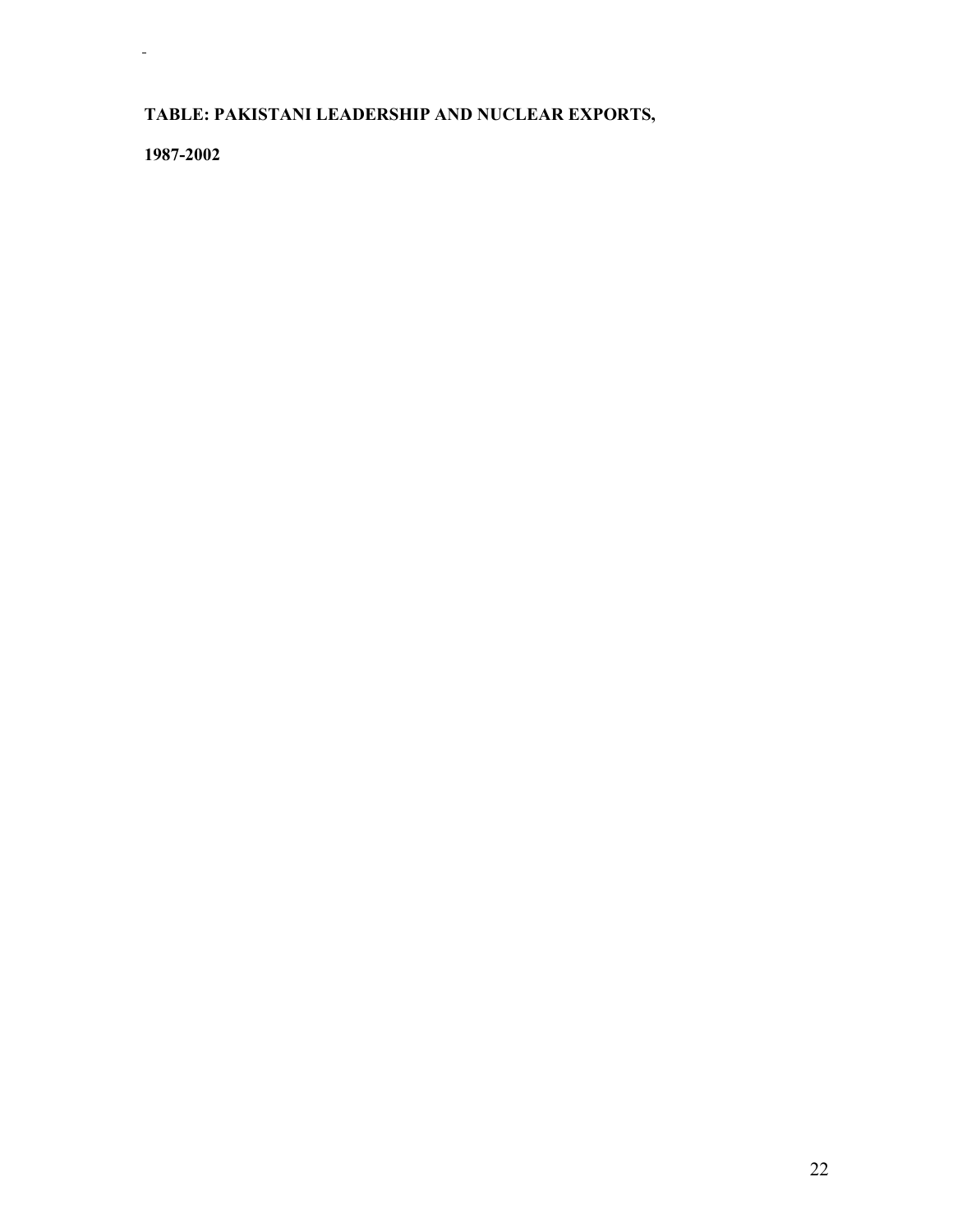|      | President                     | <b>Prime Minister</b>                | <b>Chief of Army Staff</b>                    | PAEC / KRL           | <b>Events</b>                                                                             |
|------|-------------------------------|--------------------------------------|-----------------------------------------------|----------------------|-------------------------------------------------------------------------------------------|
| 1987 | Zia ul-Haq                    | Muhammad Khan Junejo                 | Zia ul-Haq                                    | MA Khan / AQ         | AQ Khan                                                                                   |
|      |                               |                                      |                                               | Khan                 | visit to Iran                                                                             |
|      |                               |                                      | (MA Beg as VCoAS)                             |                      | (Jan.)                                                                                    |
|      |                               |                                      |                                               |                      | Iran-<br>Pakistan<br>meeting in<br>Dubai<br>Iran-<br>Pakistan<br>cooperation<br>agreement |
| 1988 | Zia ul-Haq (January 1 to Augu | Muhammad Khan Junejo (January 1 to   | Zia ul-Haq (January 1 to August               | MA Khan / AQ         |                                                                                           |
|      |                               | May $29$ )                           | 17)                                           | Khan                 |                                                                                           |
|      | Ghulam Ishaq Khan (August     |                                      |                                               |                      |                                                                                           |
|      | 17 to December 31)            | Zia ul-Haq (June 9 to August 17)     | Mirza Aslam Beg (August 17 to<br>December 31) |                      |                                                                                           |
|      |                               | Benazir Bhutto (2 December to 31     |                                               |                      |                                                                                           |
|      |                               | December)                            |                                               |                      |                                                                                           |
| 1989 | Ghulam Ishaq Khan             | <b>Benazir Bhutto</b>                | Mirza Aslam Beg                               | MA Khan / AQ<br>Khan |                                                                                           |
| 1990 | Ghulam Ishaq Khan             | Benazir Bhuttto (1 January to August |                                               | MA Khan / AQ         | AQ Khan offer                                                                             |
|      |                               | 6)                                   |                                               | Khan                 | to Iraq                                                                                   |
|      |                               | Ghulam Mustafa Jatoi (August 6 to    | Mirza Aslam Beg                               |                      | Pressler                                                                                  |
|      |                               | November 6)                          |                                               |                      | sanctions (Oct.)                                                                          |
|      |                               |                                      |                                               |                      |                                                                                           |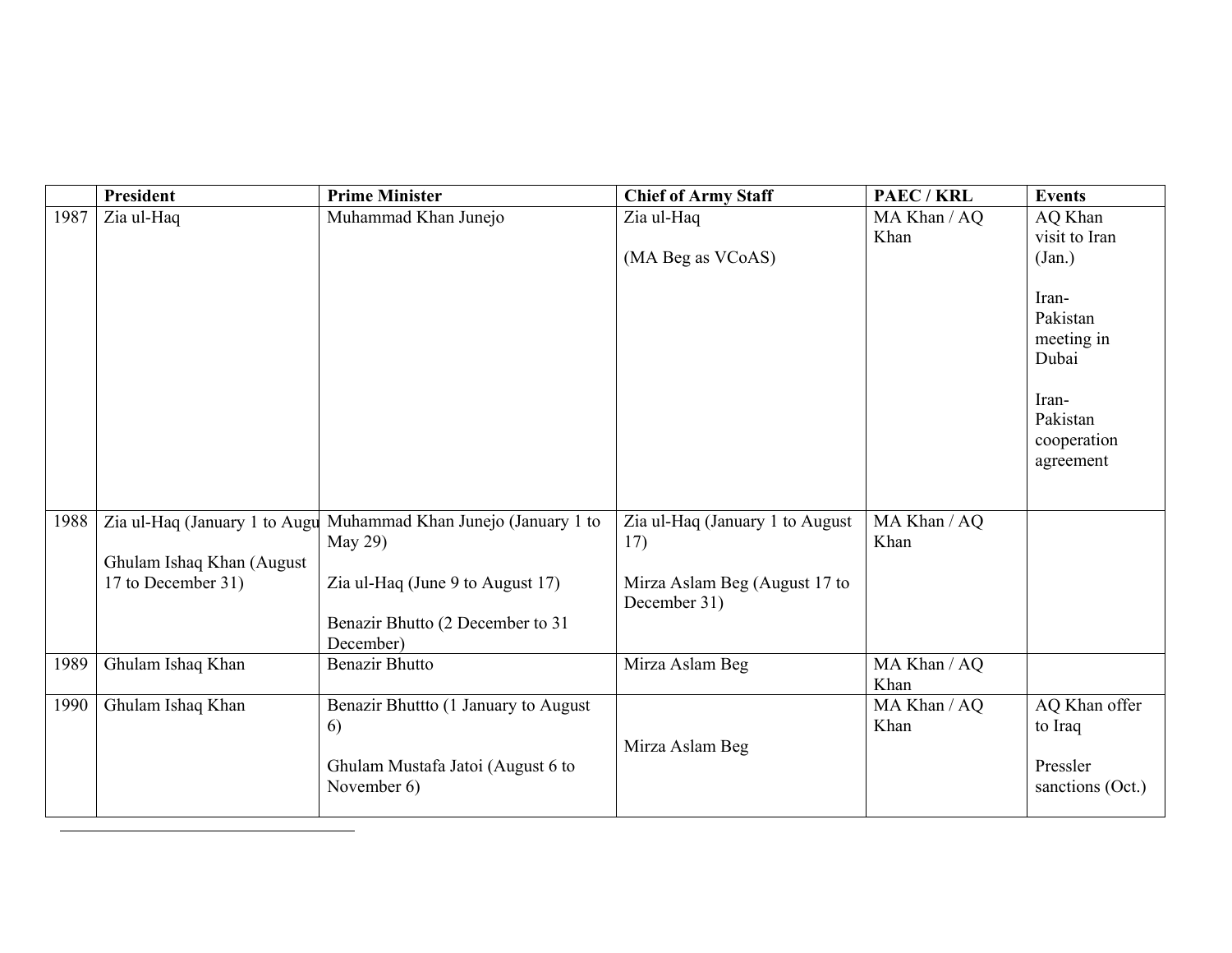|      |                                                                                                                                           | Nawaz Sharif (November 6 to<br>December 31)                                                                                                                                                           |                                                                                                  |                                                                                                         |
|------|-------------------------------------------------------------------------------------------------------------------------------------------|-------------------------------------------------------------------------------------------------------------------------------------------------------------------------------------------------------|--------------------------------------------------------------------------------------------------|---------------------------------------------------------------------------------------------------------|
| 1991 | Ghulam Ishaq Khan                                                                                                                         | Nawaz Sharif                                                                                                                                                                                          | Mirza Aslam Beg (Januray 1 to<br>August 16)<br>Asif Nawaz Janjua (August 16 to<br>December 31)   | Iran-Pakistan<br>meeting<br>AQ Khan visit to<br>Iran                                                    |
| 1992 | Ghulam Ishaq Khan                                                                                                                         | Nawaz Sharif                                                                                                                                                                                          | Asif Nawaz Janjua                                                                                | AQ Khan visit to<br>Iran                                                                                |
| 1993 | Ghulam Ishaq Khan (January<br>1 to July 17)<br>Wasim Sajjad (July 17 to<br>November 14)<br>Farooq Leghari (14<br>November to December 31) | Nawaz Sharif (January 1 to April 18)<br>Balakh Sher (April 18 to May 26)<br>Nawaz Sharif (May 26 to July 18)<br>Moin Qureshi (July 18 to October 19)<br>Benazir Bhutto (October 19 to<br>December 31) | Asif Nawaz Janjua (January 1 to<br>January 8)<br>Abdul Wahid Kakar (January 8<br>to December 31) | Second round of<br>Iran-Pakistan<br>negotiations<br>(Fall)<br>Bhutto deal with<br>North Korea<br>(Dec.) |
| 1994 | Farooq Leghari                                                                                                                            | <b>Benazir Bhutto</b>                                                                                                                                                                                 | Abdul Wahid Kakar                                                                                | Second<br>negotiation<br>between Iran and<br>the AQ Khan<br>network                                     |
| 1995 | Farooq Leghari                                                                                                                            | <b>Benazir Bhutto</b>                                                                                                                                                                                 | Abdul Wahid Kakar                                                                                | First AQ Khan<br>meeting with<br>Libya                                                                  |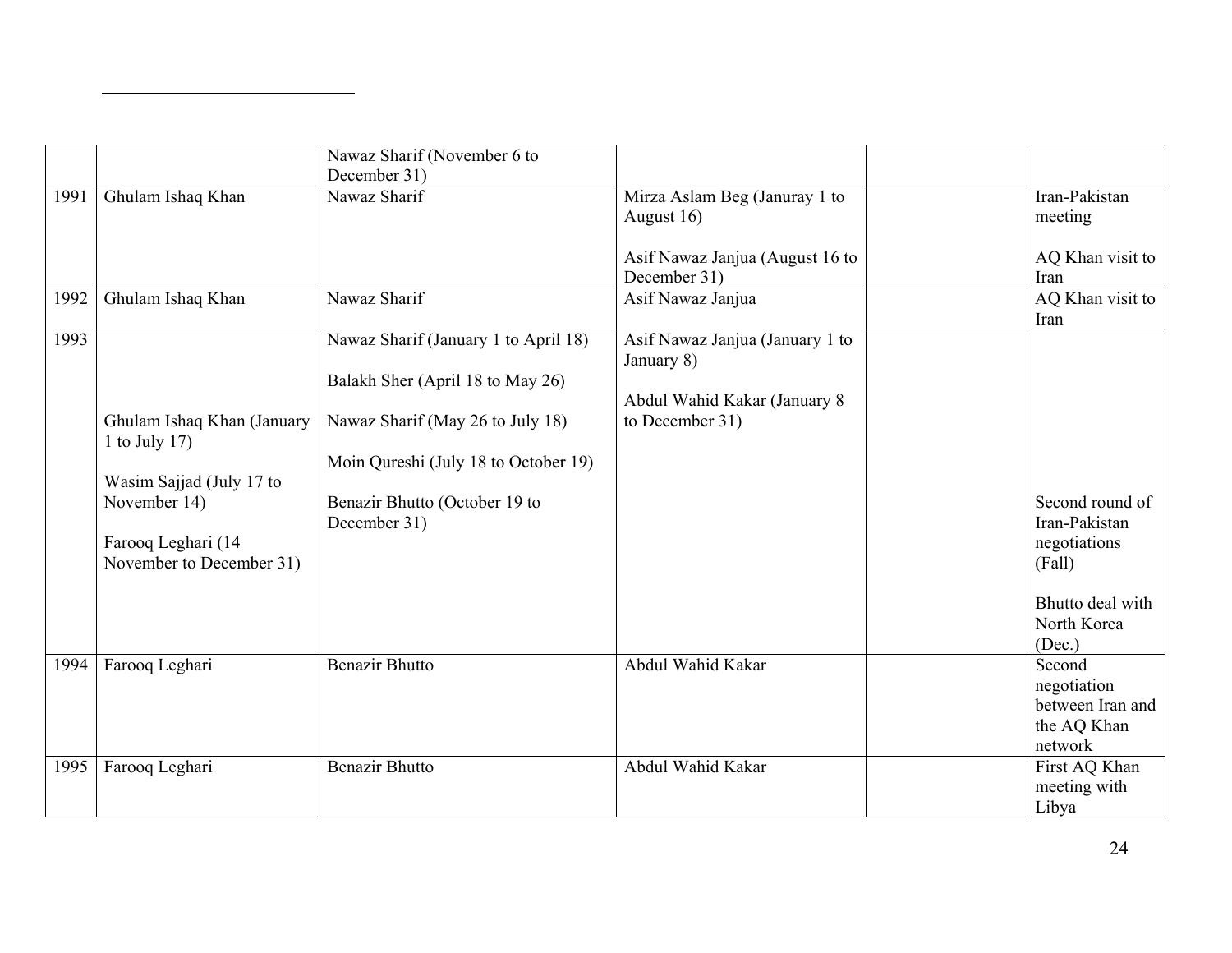| 1996 | Farooq Leghari                              | Benazir Bhutto (January 1 to<br>November 5)                               | Abdul Wahid Kakar (January 1<br>to December 1) |                                          |
|------|---------------------------------------------|---------------------------------------------------------------------------|------------------------------------------------|------------------------------------------|
|      |                                             |                                                                           |                                                | Possible "nukes                          |
|      |                                             | Miraj Khalid (November 5 to                                               | Jehangir Karamat (December 1                   | for missiles"                            |
|      |                                             | December 31)                                                              | to December 31)                                | deal with North                          |
|      |                                             |                                                                           |                                                | Korea                                    |
| 1997 | Farooq Leghari (January 1 to<br>December 2) | Miraj Khalid (January 1 to February<br>17)                                | Jehangir Karamat                               | Libya-Pakistan<br>meeting in<br>Istanbul |
|      | Wasim Sajjad (December 2                    | Nawaz Sharif (February 17 to October                                      |                                                |                                          |
|      | to December 31)                             | 12)                                                                       |                                                | AQ Khan visit to<br>Libya                |
|      |                                             |                                                                           |                                                | Shipment to<br>Libya                     |
|      |                                             |                                                                           |                                                | Karamat visit to<br><b>DPRK</b>          |
| 1998 | Muhammad Rafiq Tarar                        | Nawaz Sharif                                                              | Jehangir Karamat (January 1 to<br>October 7)   |                                          |
|      |                                             |                                                                           | Pervez Musharraf (October 7 to<br>December 31) |                                          |
| 1999 | Muhammad Rafiq Tarar                        | Nawaz Sharif (January 1 to October 12)<br>Pervez Musharraf (October 12 to | Pervez Musharraf                               | AQ Khan visit to<br>North Korea          |
|      |                                             | December 31 as Chief Executive)                                           |                                                |                                          |
| 2000 |                                             | Pervez Musharraf                                                          | Pervez Musharraf                               | Final deal with<br>Libya                 |
|      |                                             |                                                                           |                                                | Shipment to<br>Libya                     |
| 2001 |                                             |                                                                           |                                                | Shipment to                              |